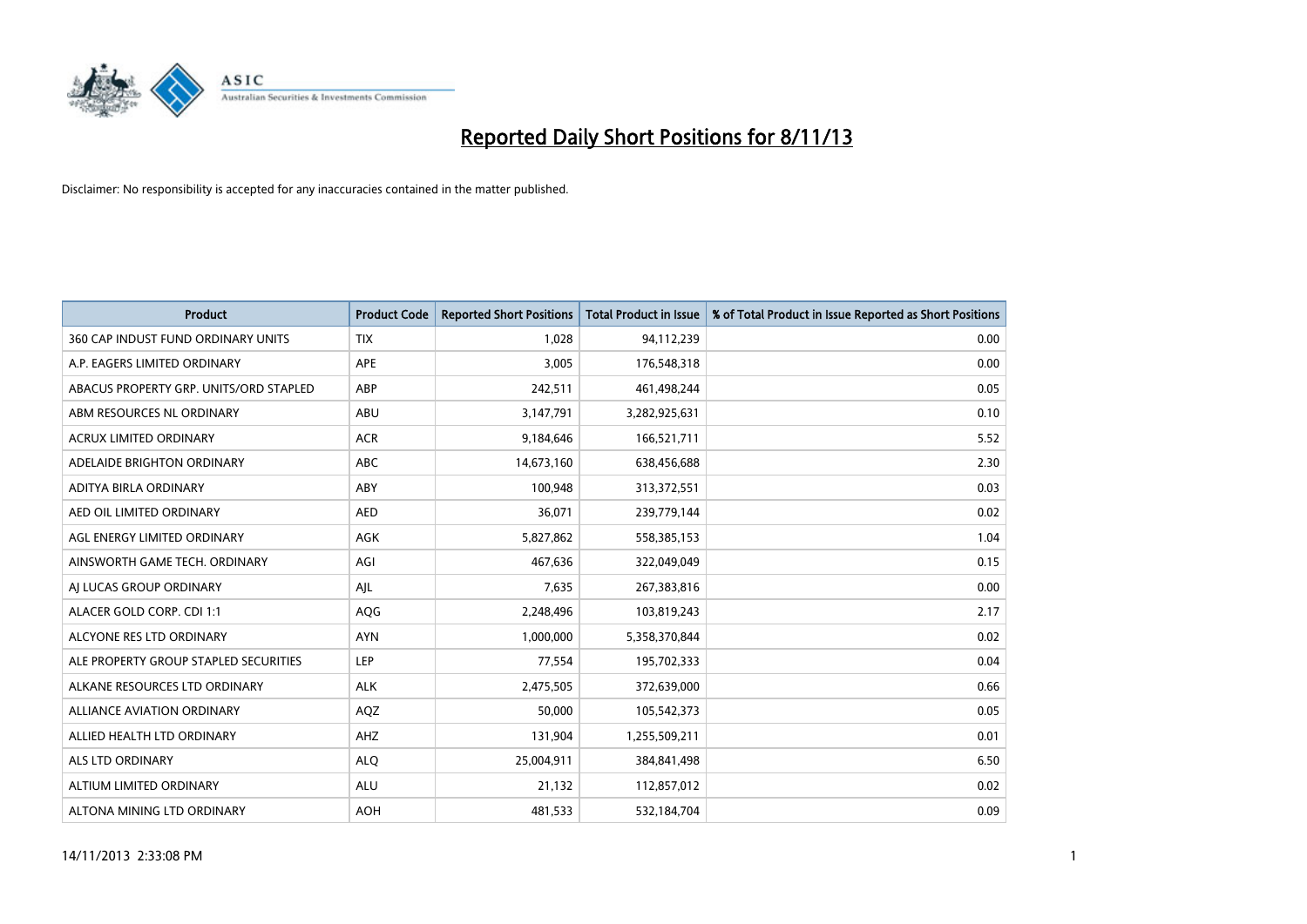

| <b>Product</b>                          | <b>Product Code</b> | <b>Reported Short Positions</b> | <b>Total Product in Issue</b> | % of Total Product in Issue Reported as Short Positions |
|-----------------------------------------|---------------------|---------------------------------|-------------------------------|---------------------------------------------------------|
| ALUMINA LIMITED ORDINARY                | <b>AWC</b>          | 168,233,742                     | 2,806,225,615                 | 6.00                                                    |
| AMALGAMATED HOLDINGS ORDINARY           | AHD                 | 21,651                          | 157,809,687                   | 0.01                                                    |
| AMCOM TELECOMM. ORDINARY                | AMM                 | 1,010,108                       | 244,557,101                   | 0.41                                                    |
| AMCOR LIMITED ORDINARY                  | AMC                 | 4,002,409                       | 1,206,684,923                 | 0.33                                                    |
| AMP LIMITED ORDINARY                    | AMP                 | 32,659,226                      | 2,957,737,964                 | 1.10                                                    |
| AMPELLA MINING ORDINARY                 | <b>AMX</b>          | 340,644                         | 248,000,493                   | 0.14                                                    |
| ANSELL LIMITED ORDINARY                 | <b>ANN</b>          | 6,568,924                       | 130,648,660                   | 5.03                                                    |
| ANTARES ENERGY LTD ORDINARY             | AZZ                 | 278,664                         | 255,000,000                   | 0.11                                                    |
| ANZ BANKING GRP LTD ORDINARY            | ANZ                 | 5,911,883                       | 2,743,664,614                 | 0.22                                                    |
| APA GROUP STAPLED SECURITIES            | <b>APA</b>          | 12,470,467                      | 835,750,807                   | 1.49                                                    |
| APN NEWS & MEDIA ORDINARY               | <b>APN</b>          | 16,588,026                      | 661,526,586                   | 2.51                                                    |
| AQUARIUS PLATINUM. ORDINARY             | <b>AOP</b>          | 6,747,910                       | 486,851,336                   | 1.39                                                    |
| AQUILA RESOURCES ORDINARY               | <b>AQA</b>          | 14,041,545                      | 411,804,442                   | 3.41                                                    |
| ARAFURA RESOURCE LTD ORDINARY           | <b>ARU</b>          | 8,367                           | 441,270,644                   | 0.00                                                    |
| ARB CORPORATION ORDINARY                | <b>ARP</b>          | 1,381,770                       | 72,481,302                    | 1.91                                                    |
| ARDENT LEISURE GROUP STAPLED SECURITIES | AAD                 | 2,350,052                       | 404,994,420                   | 0.58                                                    |
| ARENA REIT ORDINARY UNITS               | <b>ARF</b>          | 61,547                          | 206,342,963                   | 0.03                                                    |
| ARISTOCRAT LEISURE ORDINARY             | ALL                 | 8,896,860                       | 551,418,047                   | 1.61                                                    |
| ARRIUM LTD ORDINARY                     | ARI                 | 32,837,791                      | 1,361,469,008                 | 2.41                                                    |
| ASCIANO LIMITED ORDINARY                | <b>AIO</b>          | 9,800,408                       | 975,385,664                   | 1.00                                                    |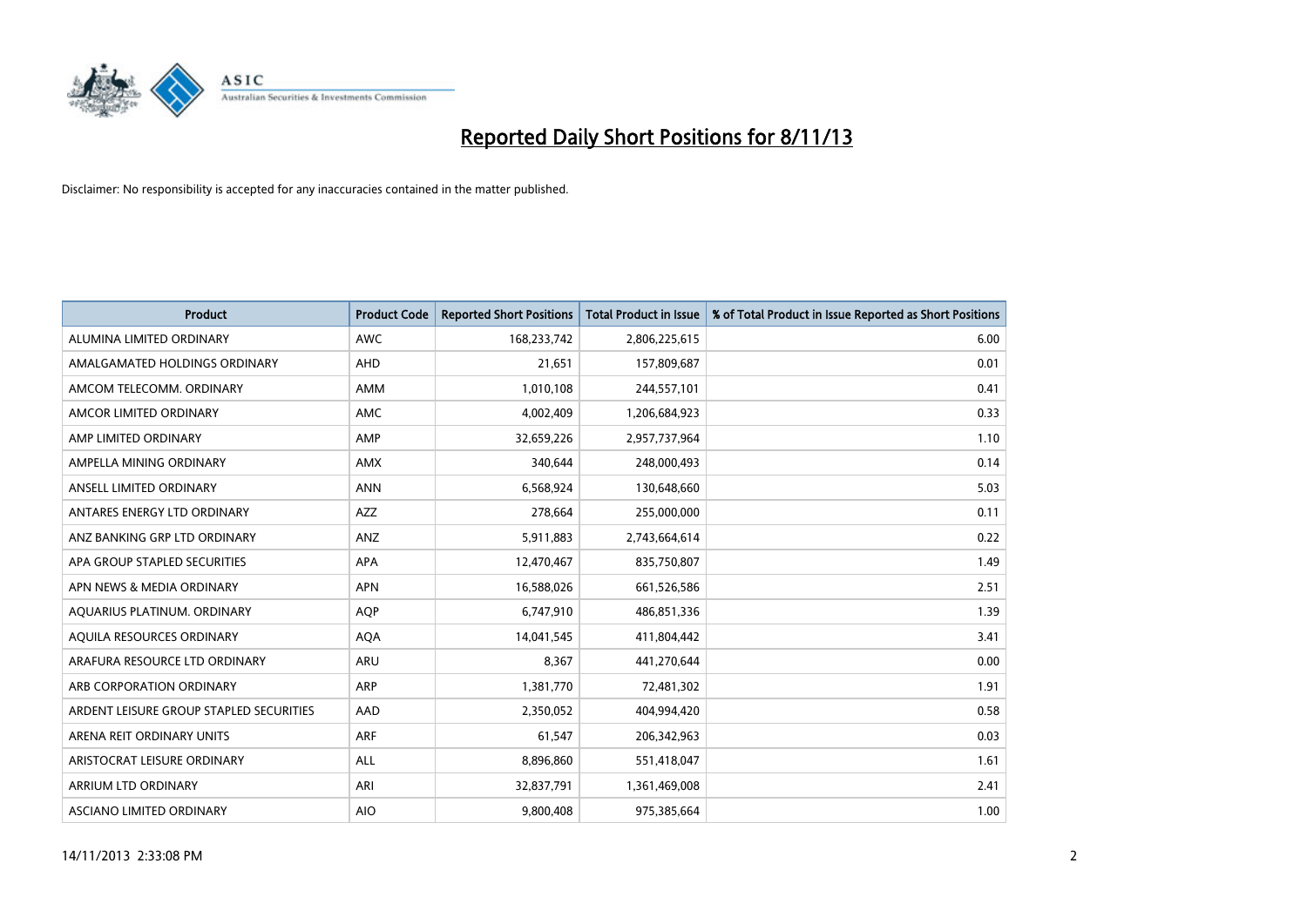

| <b>Product</b>                            | <b>Product Code</b> | <b>Reported Short Positions</b> | <b>Total Product in Issue</b> | % of Total Product in Issue Reported as Short Positions |
|-------------------------------------------|---------------------|---------------------------------|-------------------------------|---------------------------------------------------------|
| ASG GROUP LIMITED ORDINARY                | ASZ                 | 1,341,613                       | 206,720,839                   | 0.65                                                    |
| ASPEN GROUP STAPLED SEC. DEF SET          | <b>APZDA</b>        | 15,018                          | 119,848,002                   | 0.01                                                    |
| ASTRO JAP PROP GROUP STAPLED US PROHIBIT. | AJA                 | 40,768                          | 67,211,752                    | 0.06                                                    |
| ASX LIMITED ORDINARY                      | ASX                 | 3,290,177                       | 193,595,162                   | 1.70                                                    |
| ATLANTIC LIMITED ORDINARY                 | ATI                 | 50,000                          | 154,757,339                   | 0.03                                                    |
| ATLAS IRON LIMITED ORDINARY               | <b>AGO</b>          | 59,316,536                      | 915,496,158                   | 6.48                                                    |
| AUCKLAND INTERNATION ORDINARY             | AIA                 | 13,748                          | 1,322,564,489                 | 0.00                                                    |
| AURIZON HOLDINGS LTD ORDINARY             | AZJ                 | 1,673,600                       | 2,137,284,503                 | 0.08                                                    |
| <b>AURORA OIL &amp; GAS ORDINARY</b>      | <b>AUT</b>          | 6,861,346                       | 448,785,778                   | 1.53                                                    |
| AUSDRILL LIMITED ORDINARY                 | <b>ASL</b>          | 15,862,617                      | 312,277,224                   | 5.08                                                    |
| AUSENCO LIMITED ORDINARY                  | AAX                 | 1,377,854                       | 123,527,574                   | 1.12                                                    |
| AUSTAL LIMITED ORDINARY                   | ASB                 | 690,237                         | 346,007,639                   | 0.20                                                    |
| <b>AUSTBROKERS HOLDINGS ORDINARY</b>      | <b>AUB</b>          | 3,632                           | 59,584,580                    | 0.01                                                    |
| AUSTIN ENGINEERING ORDINARY               | <b>ANG</b>          | 403,023                         | 73,164,403                    | 0.55                                                    |
| AUSTRALAND PROPERTY STAPLED SECURITY      | <b>ALZ</b>          | 3,102,967                       | 578,324,670                   | 0.54                                                    |
| AUSTRALIAN AGRICULT. ORDINARY             | AAC                 | 4,650,688                       | 532,294,404                   | 0.87                                                    |
| AUSTRALIAN INFR LTD ORDINARY              | <b>AIX</b>          | 3,622,417                       | 620,733,944                   | 0.58                                                    |
| AUSTRALIAN PHARM, ORDINARY                | API                 | 2,751,839                       | 488,115,883                   | 0.56                                                    |
| AUTOMOTIVE HOLDINGS ORDINARY              | <b>AHE</b>          | 278,383                         | 260,579,682                   | 0.11                                                    |
| AVJENNINGS LIMITED ORDINARY               | <b>AVJ</b>          | 69,999                          | 384,423,851                   | 0.02                                                    |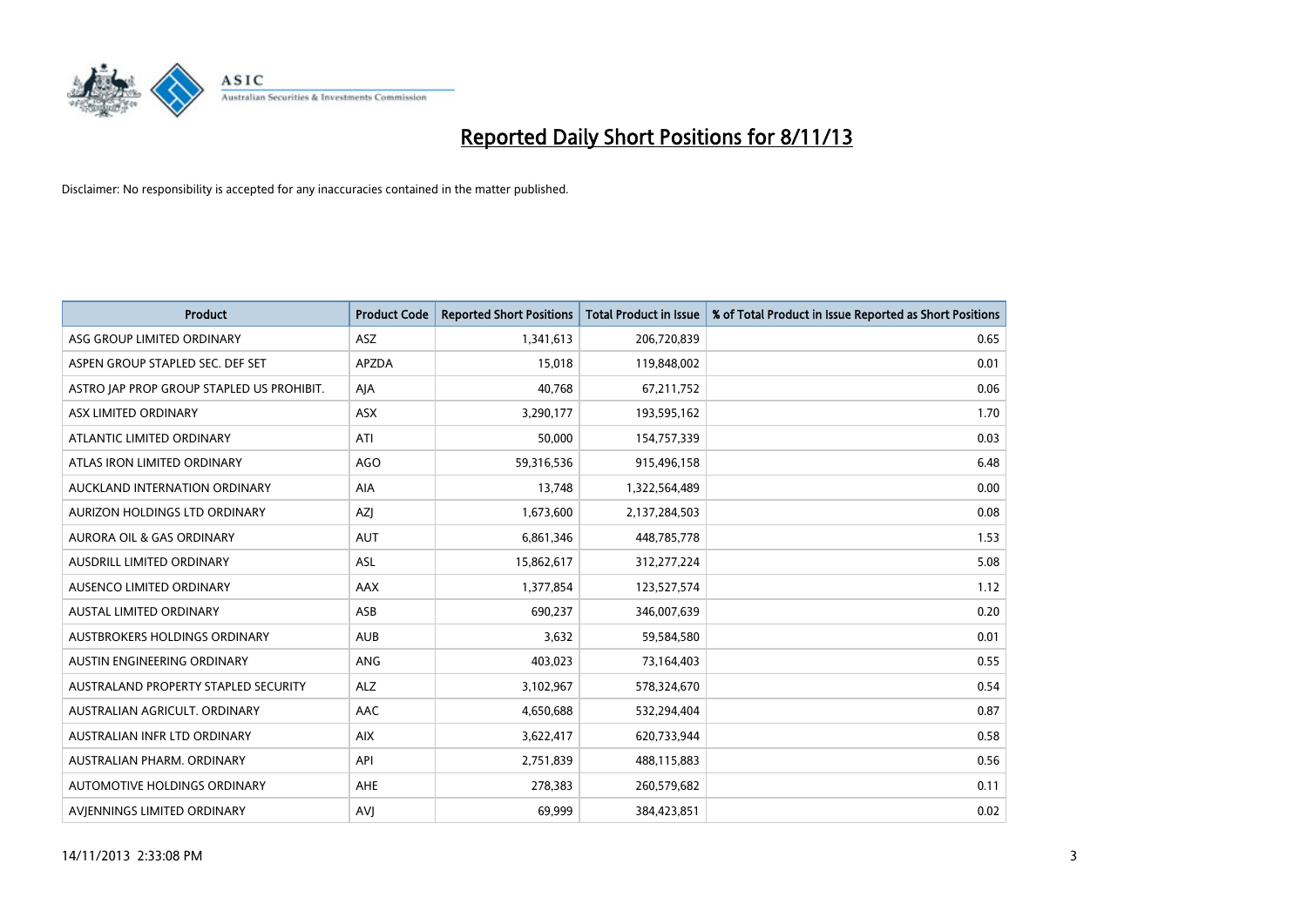

| <b>Product</b>                                | <b>Product Code</b> | <b>Reported Short Positions</b> | <b>Total Product in Issue</b> | % of Total Product in Issue Reported as Short Positions |
|-----------------------------------------------|---------------------|---------------------------------|-------------------------------|---------------------------------------------------------|
| AWE LIMITED ORDINARY                          | <b>AWE</b>          | 1,076,590                       | 522,116,985                   | 0.21                                                    |
| <b>BANDANNA ENERGY ORDINARY</b>               | <b>BND</b>          | 19,106,557                      | 528,481,199                   | 3.62                                                    |
| BANK OF QUEENSLAND. ORDINARY                  | <b>BOQ</b>          | 3,053,903                       | 319,809,993                   | 0.95                                                    |
| <b>BASE RES LIMITED ORDINARY</b>              | <b>BSE</b>          | 6,444,158                       | 561,840,029                   | 1.15                                                    |
| BATHURST RES NZ LTD ORDINARY                  | <b>BRL</b>          | 17,562,910                      | 821,457,725                   | 2.14                                                    |
| <b>BC IRON LIMITED ORDINARY</b>               | <b>BCI</b>          | 21,765                          | 123,778,630                   | 0.02                                                    |
| BEACH ENERGY LIMITED ORDINARY                 | <b>BPT</b>          | 19,562,041                      | 1,277,533,962                 | 1.53                                                    |
| BEADELL RESOURCE LTD ORDINARY                 | <b>BDR</b>          | 37,874,309                      | 790,727,280                   | 4.79                                                    |
| BEGA CHEESE LTD ORDINARY                      | <b>BGA</b>          | 471,765                         | 151,866,050                   | 0.31                                                    |
| BENDIGO AND ADELAIDE ORDINARY                 | <b>BEN</b>          | 13,646,854                      | 409,961,672                   | 3.33                                                    |
| BERKELEY RESOURCES ORDINARY                   | <b>BKY</b>          | 635,647                         | 179,393,323                   | 0.35                                                    |
| <b>BHP BILLITON LIMITED ORDINARY</b>          | <b>BHP</b>          | 7,231,564                       | 3,211,691,105                 | 0.23                                                    |
| <b>BILLABONG ORDINARY</b>                     | <b>BBG</b>          | 18,037,773                      | 478,944,292                   | 3.77                                                    |
| <b>BIONOMICS LIMITED ORDINARY</b>             | <b>BNO</b>          | 230,370                         | 412,155,924                   | 0.06                                                    |
| <b>BLACKMORES LIMITED ORDINARY</b>            | <b>BKL</b>          | 10,361                          | 17,046,024                    | 0.06                                                    |
| <b>BLACKTHORN RESOURCES ORD US PROHIBITED</b> | <b>BTR</b>          | 886,288                         | 164,285,950                   | 0.54                                                    |
| <b>BLUESCOPE STEEL LTD ORDINARY</b>           | <b>BSL</b>          | 7,085,575                       | 558,733,728                   | 1.27                                                    |
| BOART LONGYEAR ORDINARY                       | <b>BLY</b>          | 44,809,155                      | 461,163,412                   | 9.72                                                    |
| <b>BOOM LOGISTICS ORDINARY</b>                | <b>BOL</b>          | 159,999                         | 474,868,764                   | 0.03                                                    |
| BORAL LIMITED, ORDINARY                       | <b>BLD</b>          | 46,626,615                      | 778,739,826                   | 5.99                                                    |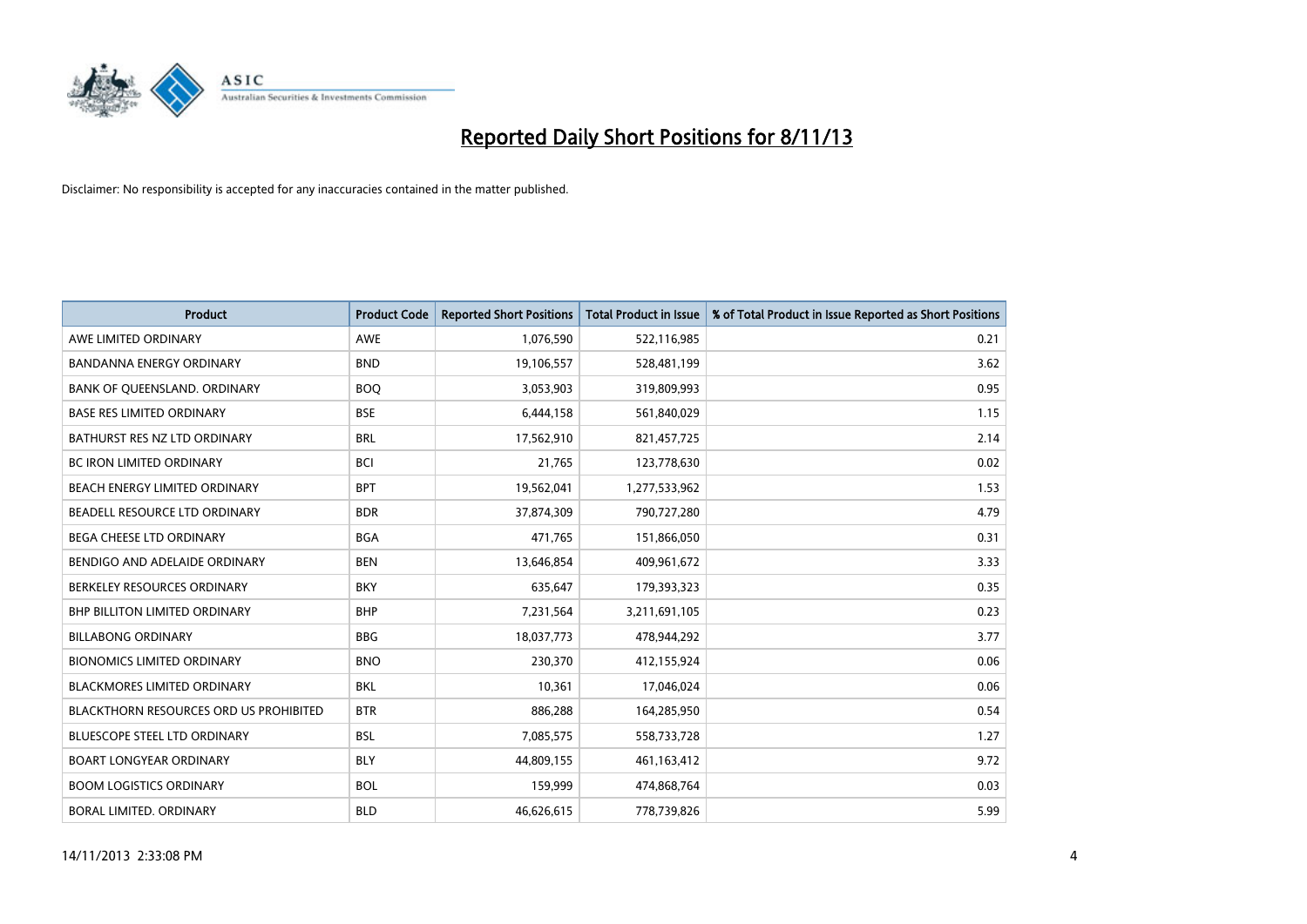

| <b>Product</b>                       | <b>Product Code</b> | <b>Reported Short Positions</b> | <b>Total Product in Issue</b> | % of Total Product in Issue Reported as Short Positions |
|--------------------------------------|---------------------|---------------------------------|-------------------------------|---------------------------------------------------------|
| <b>BRADKEN LIMITED ORDINARY</b>      | <b>BKN</b>          | 18,437,213                      | 169,240,662                   | 10.89                                                   |
| <b>BRAMBLES LIMITED ORDINARY</b>     | <b>BXB</b>          | 2,448,886                       | 1,558,808,990                 | 0.16                                                    |
| BREVILLE GROUP LTD ORDINARY          | <b>BRG</b>          | 2,591,953                       | 130,095,322                   | 1.99                                                    |
| <b>BRICKWORKS LIMITED ORDINARY</b>   | <b>BKW</b>          | 134,890                         | 148,038,996                   | 0.09                                                    |
| BT INVESTMENT MNGMNT ORDINARY        | <b>BTT</b>          | 1,288                           | 279,182,538                   | 0.00                                                    |
| <b>BUCCANEER ENERGY LTD ORDINARY</b> | <b>BCC</b>          | 479,299                         | 2,398,671,956                 | 0.02                                                    |
| <b>BURU ENERGY ORDINARY</b>          | <b>BRU</b>          | 13,214,411                      | 298,365,707                   | 4.43                                                    |
| <b>BWP TRUST ORDINARY UNITS</b>      | <b>BWP</b>          | 2,959,090                       | 627,165,919                   | 0.47                                                    |
| CABCHARGE AUSTRALIA ORDINARY         | CAB                 | 15,708,468                      | 120,430,683                   | 13.04                                                   |
| CALTEX AUSTRALIA ORDINARY            | <b>CTX</b>          | 1,763,214                       | 270,000,000                   | 0.65                                                    |
| CAPE LAMBERT RES LTD ORDINARY        | <b>CFE</b>          | 19,764                          | 675,809,769                   | 0.00                                                    |
| CAPITOL HEALTH ORDINARY              | <b>CAJ</b>          | 147,096                         | 430,799,793                   | 0.03                                                    |
| CARABELLA RES LTD ORDINARY           | <b>CLR</b>          | 100,000                         | 158,236,547                   | 0.06                                                    |
| <b>CARBON ENERGY ORDINARY</b>        | <b>CNX</b>          | 6,799                           | 1,150,931,288                 | 0.00                                                    |
| <b>CARDNO LIMITED ORDINARY</b>       | CDD                 | 7,487,375                       | 145,007,042                   | 5.16                                                    |
| CARNARVON PETROLEUM ORDINARY         | <b>CVN</b>          | 734                             | 937,796,875                   | 0.00                                                    |
| CARSALES.COM LTD ORDINARY            | <b>CRZ</b>          | 2,879,864                       | 237,678,965                   | 1.21                                                    |
| CASH CONVERTERS ORDINARY             | CCV                 | 5,058,532                       | 426,302,767                   | 1.19                                                    |
| CEDAR WOODS PROP. ORDINARY           | <b>CWP</b>          | 8,792                           | 73,732,683                    | 0.01                                                    |
| CENTRAL PETROLEUM ORDINARY           | <b>CTP</b>          | 455,404                         | 309,216,369                   | 0.15                                                    |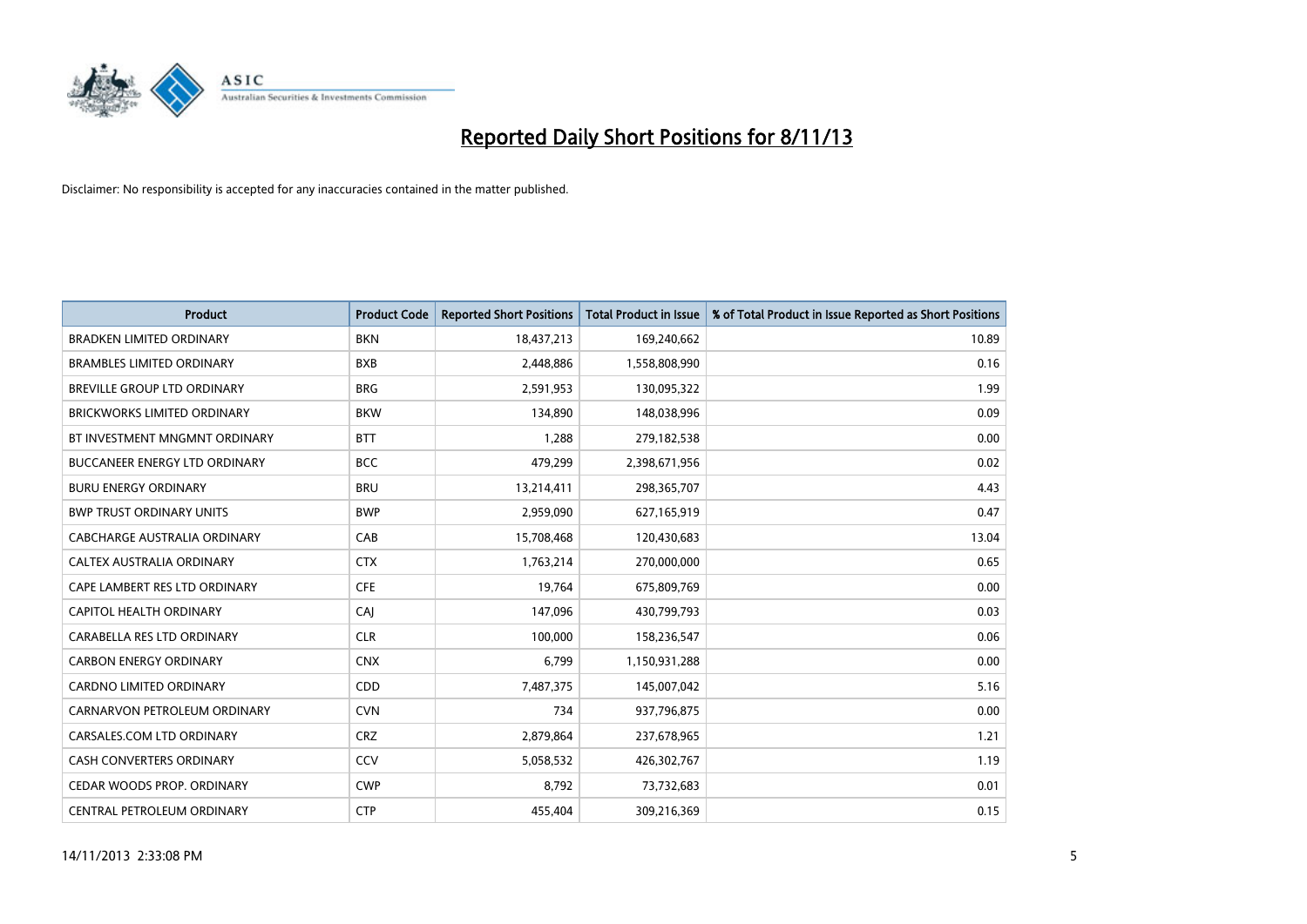

| <b>Product</b>                          | <b>Product Code</b> | <b>Reported Short Positions</b> | <b>Total Product in Issue</b> | % of Total Product in Issue Reported as Short Positions |
|-----------------------------------------|---------------------|---------------------------------|-------------------------------|---------------------------------------------------------|
| <b>CERAMIC FUEL CELLS ORDINARY</b>      | <b>CFU</b>          | 991,102                         | 1,601,287,414                 | 0.06                                                    |
| CFS RETAIL TRUST GRP STAPLED SECURITIES | <b>CFX</b>          | 59,478,307                      | 2,858,286,690                 | 2.08                                                    |
| CHALLENGER DIV.PRO. STAPLED UNITS       | <b>CDI</b>          | 88,644                          | 214,101,013                   | 0.04                                                    |
| <b>CHALLENGER LIMITED ORDINARY</b>      | <b>CGF</b>          | 966,264                         | 530,862,585                   | 0.18                                                    |
| CHARTER HALL GROUP STAPLED US PROHIBIT. | <b>CHC</b>          | 349,990                         | 309,068,171                   | 0.11                                                    |
| <b>CHARTER HALL RETAIL UNITS</b>        | CQR                 | 12,405,802                      | 341,843,880                   | 3.63                                                    |
| <b>CHORUS LIMITED ORDINARY</b>          | <b>CNU</b>          | 46.783                          | 396,369,767                   | 0.01                                                    |
| CITIGOLD CORP LTD ORDINARY              | <b>CTO</b>          | 153,427                         | 1,352,907,765                 | 0.01                                                    |
| <b>CLOUGH LIMITED ORDINARY</b>          | <b>CLO</b>          | 351,261                         | 777,438,039                   | 0.05                                                    |
| COAL OF AFRICA LTD ORDINARY             | <b>CZA</b>          | 426                             | 1,048,368,613                 | 0.00                                                    |
| COALSPUR MINES LTD ORDINARY             | <b>CPL</b>          | 8,514,286                       | 641,394,435                   | 1.33                                                    |
| COCA-COLA AMATIL ORDINARY               | <b>CCL</b>          | 18,967,195                      | 763,590,249                   | 2.48                                                    |
| COCHLEAR LIMITED ORDINARY               | <b>COH</b>          | 9,633,351                       | 57,062,020                    | 16.88                                                   |
| <b>COCKATOO COAL ORDINARY</b>           | <b>COK</b>          | 11,147,241                      | 886,294,158                   | 1.26                                                    |
| <b>CODAN LIMITED ORDINARY</b>           | <b>CDA</b>          | 1,004,919                       | 176,969,924                   | 0.57                                                    |
| <b>COFFEY INTERNATIONAL ORDINARY</b>    | <b>COF</b>          | 18,921                          | 255,833,165                   | 0.01                                                    |
| <b>COLLECTION HOUSE ORDINARY</b>        | <b>CLH</b>          | 973,229                         | 128,969,148                   | 0.75                                                    |
| COMMONWEALTH BANK, ORDINARY             | <b>CBA</b>          | 5,589,424                       | 1,611,928,836                 | 0.35                                                    |
| <b>COMMONWEALTH PROP ORDINARY UNITS</b> | <b>CPA</b>          | 11,310,954                      | 2,347,003,413                 | 0.48                                                    |
| <b>COMPASS RESOURCES ORDINARY</b>       | <b>CMR</b>          | 7,472                           | 1,403,744,100                 | 0.00                                                    |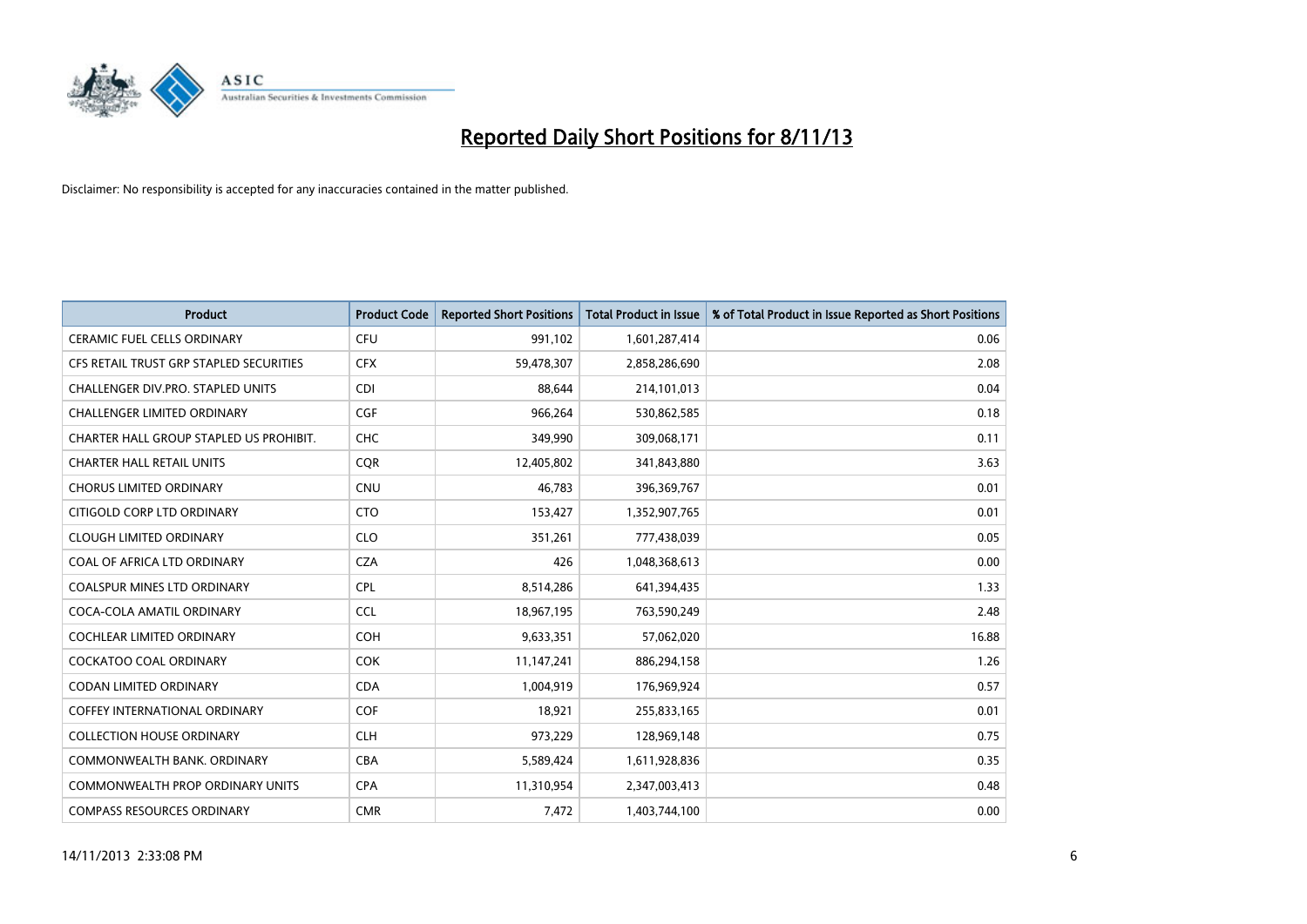

| <b>Product</b>                          | <b>Product Code</b> | <b>Reported Short Positions</b> | <b>Total Product in Issue</b> | % of Total Product in Issue Reported as Short Positions |
|-----------------------------------------|---------------------|---------------------------------|-------------------------------|---------------------------------------------------------|
| <b>COMPUTERSHARE LTD ORDINARY</b>       | <b>CPU</b>          | 12,992,614                      | 556,203,079                   | 2.34                                                    |
| COOPER ENERGY LTD ORDINARY              | <b>COE</b>          | 56,975                          | 329,235,509                   | 0.02                                                    |
| <b>CORP TRAVEL LIMITED ORDINARY</b>     | <b>CTD</b>          | 239,846                         | 78,246,245                    | 0.31                                                    |
| <b>CREDIT CORP GROUP ORDINARY</b>       | <b>CCP</b>          | 41,026                          | 46,131,882                    | 0.09                                                    |
| <b>CROMWELL PROP STAPLED SECURITIES</b> | <b>CMW</b>          | 12,526,711                      | 1,719,157,262                 | 0.73                                                    |
| <b>CROWE HORWATH AUS ORDINARY</b>       | <b>CRH</b>          | 634,720                         | 273,005,429                   | 0.23                                                    |
| CROWN RESORTS LTD ORDINARY              | <b>CWN</b>          | 1,099,525                       | 728,394,185                   | 0.15                                                    |
| <b>CSG LIMITED ORDINARY</b>             | CSV                 | 272,687                         | 278,973,075                   | 0.10                                                    |
| <b>CSL LIMITED ORDINARY</b>             | <b>CSL</b>          | 505,620                         | 487,166,366                   | 0.10                                                    |
| <b>CSR LIMITED ORDINARY</b>             | <b>CSR</b>          | 34,557,935                      | 506,000,315                   | 6.83                                                    |
| <b>CUDECO LIMITED ORDINARY</b>          | CDU                 | 8,906,360                       | 205,017,174                   | 4.34                                                    |
| DART ENERGY LTD ORDINARY                | <b>DTE</b>          | 6,365,536                       | 1,108,251,519                 | 0.57                                                    |
| DATA#3 LIMITED ORDINARY                 | <b>DTL</b>          | 621,860                         | 153,974,950                   | 0.40                                                    |
| DAVID JONES LIMITED ORDINARY            | <b>DJS</b>          | 51,181,756                      | 537,137,845                   | 9.53                                                    |
| <b>DECMIL GROUP LIMITED ORDINARY</b>    | <b>DCG</b>          | 3,953,359                       | 168,657,794                   | 2.34                                                    |
| DEEP YELLOW LIMITED ORDINARY            | DYL                 | 100,002                         | 1,612,407,567                 | 0.01                                                    |
| DEVINE LIMITED ORDINARY                 | <b>DVN</b>          | 30,685                          | 158,730,556                   | 0.02                                                    |
| DEXUS PROPERTY GROUP STAPLED UNITS      | <b>DXS</b>          | 26,468,563                      | 4,628,228,426                 | 0.57                                                    |
| DISCOVERY METALS LTD ORDINARY           | <b>DML</b>          | 9,057,563                       | 560,034,418                   | 1.62                                                    |
| DOMINO PIZZA ENTERPR ORDINARY           | <b>DMP</b>          | 653,703                         | 85,915,713                    | 0.76                                                    |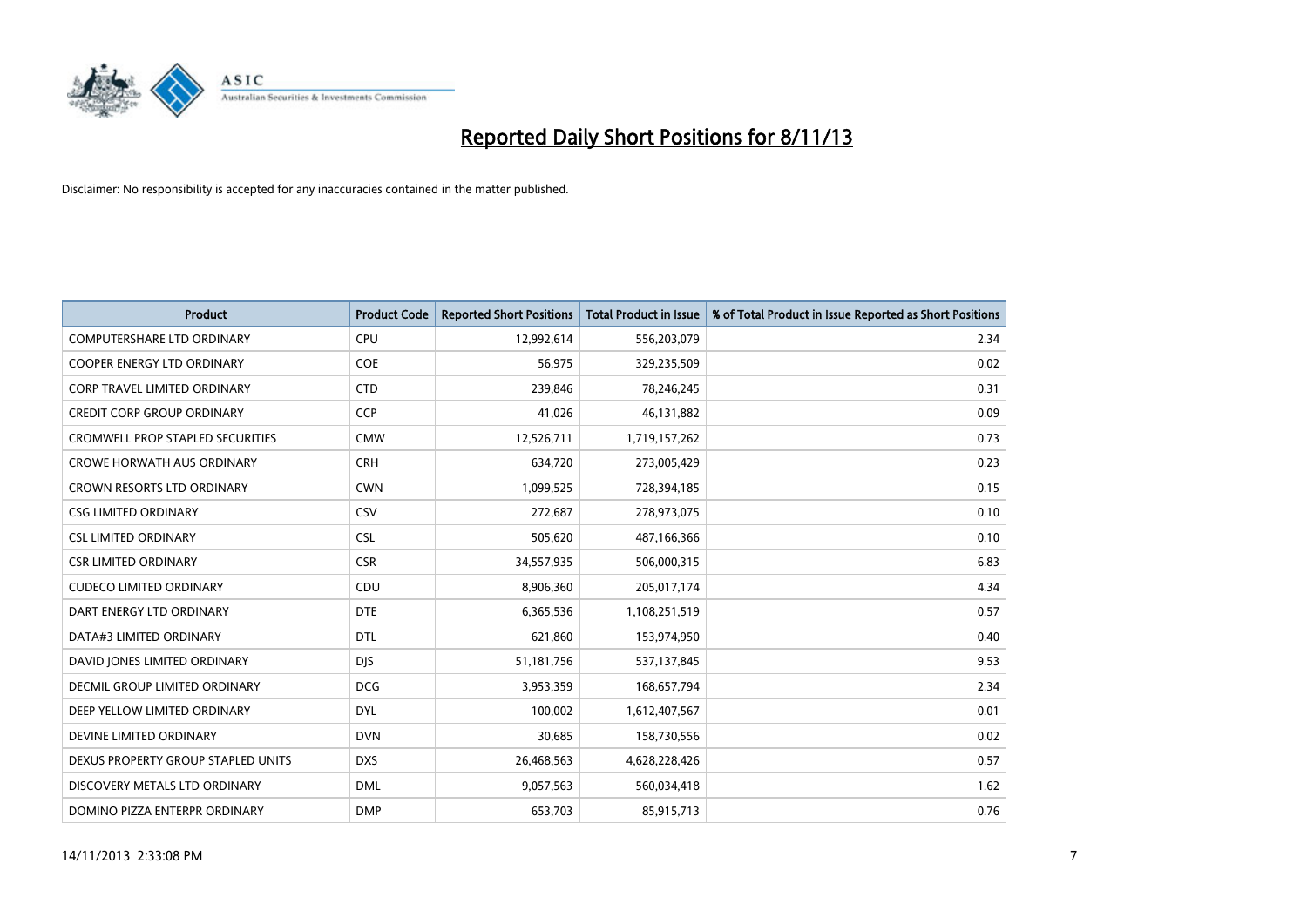

| <b>Product</b>                       | <b>Product Code</b> | <b>Reported Short Positions</b> | <b>Total Product in Issue</b> | % of Total Product in Issue Reported as Short Positions |
|--------------------------------------|---------------------|---------------------------------|-------------------------------|---------------------------------------------------------|
| DONACO INTERNATIONAL ORDINARY        | <b>DNA</b>          | 144,635                         | 371,731,146                   | 0.04                                                    |
| DOWNER EDI LIMITED ORDINARY          | <b>DOW</b>          | 13,120,490                      | 434,734,970                   | 3.02                                                    |
| DRILLSEARCH ENERGY ORDINARY          | <b>DLS</b>          | 12,986,961                      | 430,465,895                   | 3.02                                                    |
| DUET GROUP STAPLED US PROHIBIT.      | <b>DUE</b>          | 21,473,150                      | 1,237,195,531                 | 1.74                                                    |
| DULUXGROUP LIMITED ORDINARY          | <b>DLX</b>          | 1,481,977                       | 377,019,430                   | 0.39                                                    |
| <b>DWS LTD ORDINARY</b>              | <b>DWS</b>          | 633,849                         | 132,362,763                   | 0.48                                                    |
| ECHO ENTERTAINMENT ORDINARY          | <b>EGP</b>          | 12,008,909                      | 825,672,730                   | 1.45                                                    |
| <b>ELDERS LIMITED ORDINARY</b>       | <b>ELD</b>          | 19,836,311                      | 455,013,329                   | 4.36                                                    |
| ELEMENTAL MINERALS ORDINARY          | <b>ELM</b>          | 6,013                           | 303,263,391                   | 0.00                                                    |
| <b>EMECO HOLDINGS ORDINARY</b>       | <b>EHL</b>          | 10,430,071                      | 599,675,707                   | 1.74                                                    |
| <b>ENDEAVOUR MIN CORP CDI 1:1</b>    | <b>EVR</b>          | 371,143                         | 93,408,541                    | 0.40                                                    |
| <b>ENERGY RESOURCES ORDINARY 'A'</b> | <b>ERA</b>          | 10,494,359                      | 517,725,062                   | 2.03                                                    |
| ENERGY WORLD CORPOR. ORDINARY        | <b>EWC</b>          | 38,637,518                      | 1,734,166,672                 | 2.23                                                    |
| ENVESTRA LIMITED ORDINARY            | <b>ENV</b>          | 5,346,536                       | 1,796,808,474                 | 0.30                                                    |
| EQUATORIAL RES LTD ORDINARY          | EQX                 | 8                               | 121,885,353                   | 0.00                                                    |
| ERM POWER LIMITED ORDINARY           | EPW                 | 47,484                          | 208,401,816                   | 0.02                                                    |
| ESERVGLOBAL LIMITED ORDINARY         | ESV                 | 6,950,000                       | 249,045,997                   | 2.79                                                    |
| ETHANE PIPELINE STAPLED SECURITIES   | <b>EPX</b>          | 1,352                           | 69,302,275                    | 0.00                                                    |
| EVOLUTION MINING LTD ORDINARY        | <b>EVN</b>          | 19,736,520                      | 708,652,367                   | 2.79                                                    |
| FAIRFAX MEDIA LTD ORDINARY           | <b>FXJ</b>          | 272,686,522                     | 2,351,955,725                 | 11.59                                                   |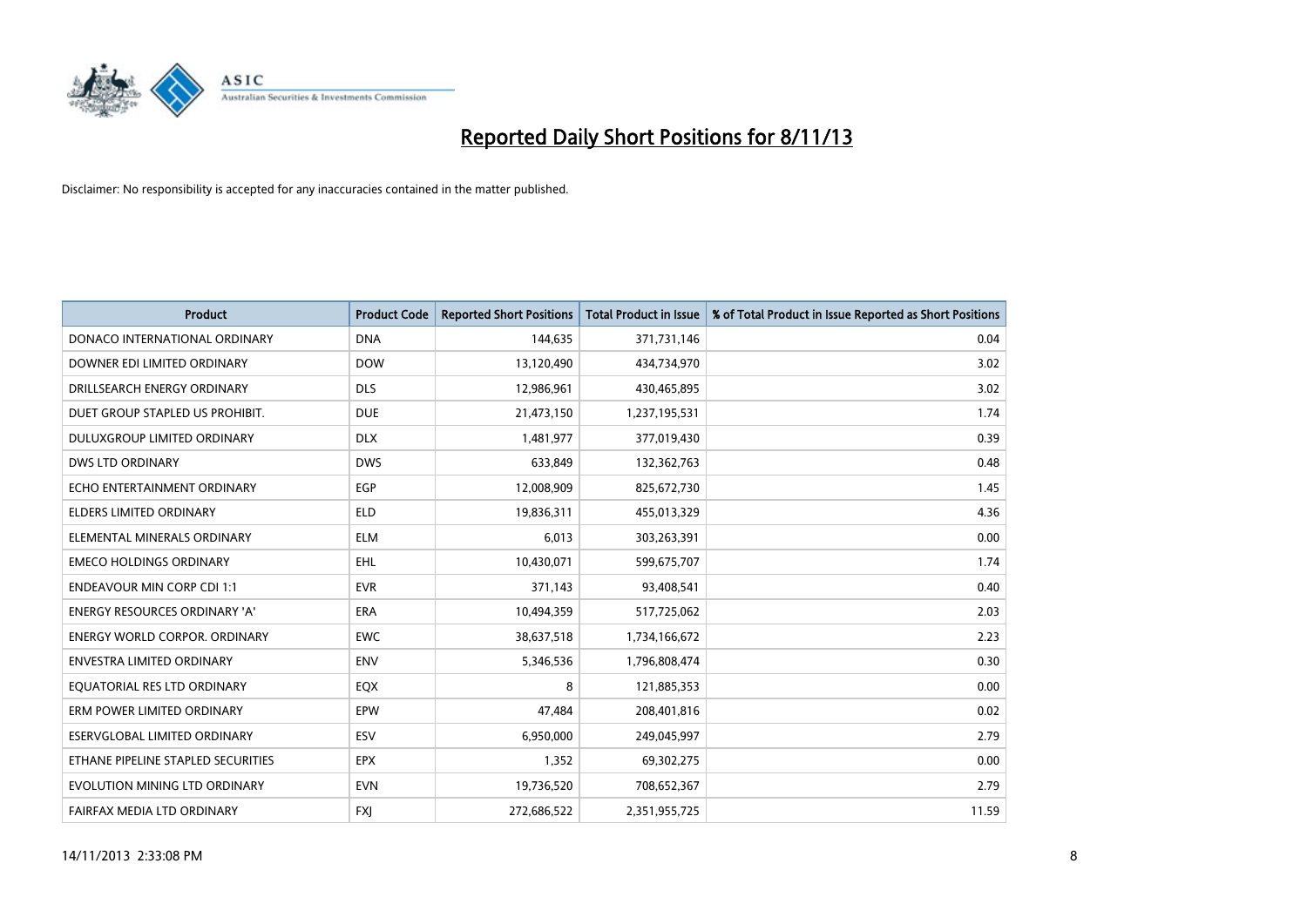

| <b>Product</b>                         | <b>Product Code</b> | <b>Reported Short Positions</b> | <b>Total Product in Issue</b> | % of Total Product in Issue Reported as Short Positions |
|----------------------------------------|---------------------|---------------------------------|-------------------------------|---------------------------------------------------------|
| <b>FANTASTIC HOLDINGS ORDINARY</b>     | <b>FAN</b>          | 4,286                           | 103,068,398                   | 0.00                                                    |
| FAR LTD ORDINARY                       | <b>FAR</b>          | 24,205,420                      | 2,499,846,742                 | 0.97                                                    |
| FEDERATION CNTRES ORD/UNIT STAPLED SEC | <b>FDC</b>          | 4,788,786                       | 1,427,641,565                 | 0.34                                                    |
| FINBAR GROUP LIMITED ORDINARY          | <b>FRI</b>          | 621                             | 220,847,184                   | 0.00                                                    |
| FISHER & PAYKEL H. ORDINARY            | <b>FPH</b>          | 223,185                         | 546,849,021                   | 0.04                                                    |
| FKP PROPERTY GROUP STAPLED SECURITIES  | <b>FKP</b>          | 15,615,959                      | 321,578,705                   | 4.86                                                    |
| FLEETWOOD CORP ORDINARY                | <b>FWD</b>          | 3,440,177                       | 60,522,619                    | 5.68                                                    |
| FLETCHER BUILDING ORDINARY             | <b>FBU</b>          | 2,871,066                       | 687,854,788                   | 0.42                                                    |
| FLEXIGROUP LIMITED ORDINARY            | <b>FXL</b>          | 120,115                         | 303,385,394                   | 0.04                                                    |
| FLIGHT CENTRE TRAVEL ORDINARY          | <b>FLT</b>          | 3,262,031                       | 100,530,453                   | 3.24                                                    |
| FLINDERS MINES LTD ORDINARY            | <b>FMS</b>          | 2,913,441                       | 1,824,843,676                 | 0.16                                                    |
| FOCUS MINERALS LTD ORDINARY            | <b>FML</b>          | 27,450,794                      | 9,137,375,877                 | 0.30                                                    |
| FONTERRA SHARE FUND ORDINARY UNITS     | <b>FSF</b>          | 10,319                          | 106,956,563                   | 0.01                                                    |
| <b>FORGE GROUP LIMITED ORDINARY</b>    | FGE                 | 1,439,200                       | 86,169,014                    | 1.67                                                    |
| FORTESCUE METALS GRP ORDINARY          | <b>FMG</b>          | 155,020,910                     | 3,113,798,151                 | 4.98                                                    |
| <b>G.U.D. HOLDINGS ORDINARY</b>        | GUD                 | 4,998,988                       | 71,341,319                    | 7.01                                                    |
| <b>G8 EDUCATION LIMITED ORDINARY</b>   | <b>GEM</b>          | 1,077,069                       | 300,302,719                   | 0.36                                                    |
| <b>GALAXY RESOURCES ORDINARY</b>       | GXY                 | 12,646,618                      | 1,007,482,056                 | 1.26                                                    |
| <b>GENETIC TECHNOLOGIES ORDINARY</b>   | GTG                 | 182,610                         | 565,749,677                   | 0.03                                                    |
| <b>GEODYNAMICS LIMITED ORDINARY</b>    | GDY                 | 850                             | 406,452,608                   | 0.00                                                    |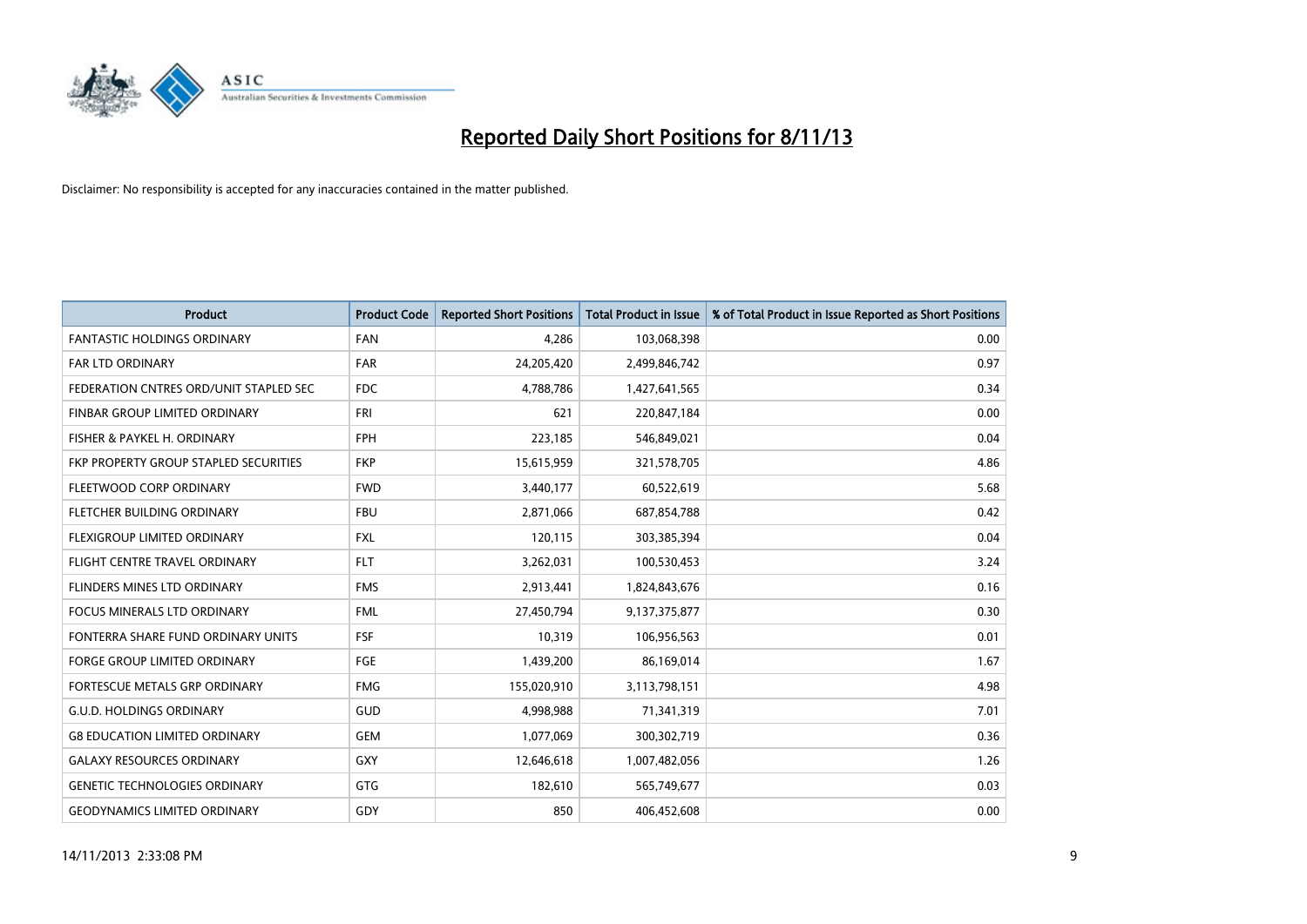

| <b>Product</b>                                   | <b>Product Code</b> | <b>Reported Short Positions</b> | <b>Total Product in Issue</b> | % of Total Product in Issue Reported as Short Positions |
|--------------------------------------------------|---------------------|---------------------------------|-------------------------------|---------------------------------------------------------|
| GI DYNAMICS, INC CDI US PROHIBITED               | GID                 | 136,808                         | 393,043,620                   | 0.03                                                    |
| <b>GINDALBIE METALS LTD ORDINARY</b>             | <b>GBG</b>          | 55,498,598                      | 1,493,054,193                 | 3.72                                                    |
| <b>GOODMAN FIELDER, ORDINARY</b>                 | <b>GFF</b>          | 26,912,586                      | 1,955,559,207                 | 1.38                                                    |
| <b>GOODMAN GROUP STAPLED</b>                     | <b>GMG</b>          | 2,822,235                       | 1,718,742,809                 | 0.16                                                    |
| <b>GPT GROUP STAPLED SEC.</b>                    | <b>GPT</b>          | 8,556,499                       | 1,694,888,638                 | 0.50                                                    |
| <b>GRAINCORP LIMITED A CLASS ORDINARY</b>        | <b>GNC</b>          | 407,138                         | 228,855,628                   | 0.18                                                    |
| <b>GRANGE RESOURCES. ORDINARY</b>                | GRR                 | 5,689,433                       | 1,156,492,195                 | 0.49                                                    |
| <b>GREENCROSS LIMITED ORDINARY</b>               | GXL                 | 5,808                           | 37,535,276                    | 0.02                                                    |
| <b>GREENLAND MIN EN LTD ORDINARY</b>             | GGG                 | 7,436,308                       | 574,572,911                   | 1.29                                                    |
| <b>GROWTHPOINT PROPERTY ORD/UNIT STAPLED SEC</b> | GOZ                 | 122,726                         | 414,410,218                   | 0.03                                                    |
| <b>GROWTHPOINT PROPERTY RIGHTS 22-NOV-13</b>     | GOZR                | 1,157                           | 40,800,000                    | 0.00                                                    |
| <b>GRYPHON MINERALS LTD ORDINARY</b>             | GRY                 | 6,479,621                       | 400,797,615                   | 1.62                                                    |
| <b>GUILDFORD COAL LTD ORDINARY</b>               | <b>GUF</b>          | 562,776                         | 635,046,899                   | 0.09                                                    |
| <b>GUIARAT NRE COAL LTD ORDINARY</b>             | <b>GNM</b>          | 289,512                         | 1,376,138,678                 | 0.02                                                    |
| <b>GWA GROUP LTD ORDINARY</b>                    | <b>GWA</b>          | 13,878,246                      | 306,533,770                   | 4.53                                                    |
| HARVEY NORMAN ORDINARY                           | <b>HVN</b>          | 63,924,184                      | 1,062,316,784                 | 6.02                                                    |
| <b>HENDERSON GROUP CDI 1:1</b>                   | <b>HGG</b>          | 1,168,297                       | 738,574,583                   | 0.16                                                    |
| HFA HOLDINGS LIMITED ORDINARY                    | <b>HFA</b>          | 3,863                           | 118,738,157                   | 0.00                                                    |
| <b>HIGHLANDS PACIFIC ORDINARY</b>                | <b>HIG</b>          | 500,001                         | 789,344,774                   | 0.06                                                    |
| HILLGROVE RES LTD ORDINARY                       | <b>HGO</b>          | 20,072,806                      | 1,178,589,221                 | 1.70                                                    |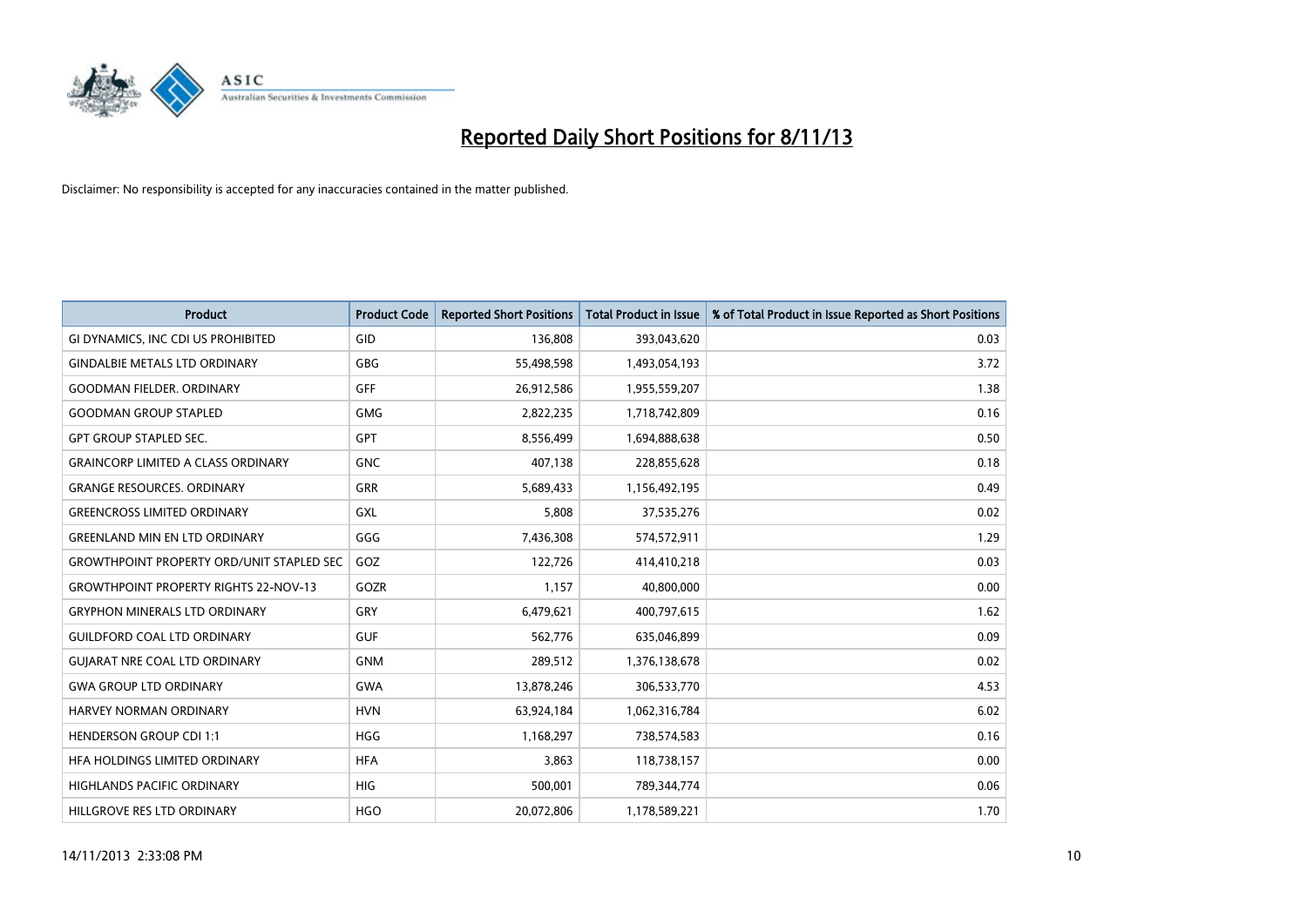

| <b>Product</b>                                | <b>Product Code</b> | <b>Reported Short Positions</b> | <b>Total Product in Issue</b> | % of Total Product in Issue Reported as Short Positions |
|-----------------------------------------------|---------------------|---------------------------------|-------------------------------|---------------------------------------------------------|
| HILLS HOLDINGS LTD ORDINARY                   | HIL                 | 577,285                         | 241,646,687                   | 0.24                                                    |
| HORIZON OIL LIMITED ORDINARY                  | <b>HZN</b>          | 72,120,313                      | 1,301,147,932                 | 5.54                                                    |
| HOT CHILI LTD ORDINARY                        | HCH                 | 10,000                          | 347,732,196                   | 0.00                                                    |
| <b>ICON ENERGY LIMITED ORDINARY</b>           | <b>ICN</b>          | 4,647                           | 535,455,958                   | 0.00                                                    |
| <b>IINET LIMITED ORDINARY</b>                 | <b>IIN</b>          | 1,275,119                       | 161,238,847                   | 0.79                                                    |
| <b>ILUKA RESOURCES ORDINARY</b>               | <b>ILU</b>          | 41,183,618                      | 418,700,517                   | 9.84                                                    |
| <b>IMDEX LIMITED ORDINARY</b>                 | <b>IMD</b>          | 4,693,968                       | 210,473,188                   | 2.23                                                    |
| IMF (AUSTRALIA) LTD ORDINARY                  | <b>IMF</b>          | 5,016,737                       | 152,665,930                   | 3.29                                                    |
| <b>INCITEC PIVOT ORDINARY</b>                 | IPL                 | 31,528,771                      | 1,628,730,107                 | 1.94                                                    |
| <b>INDEPENDENCE GROUP ORDINARY</b>            | <b>IGO</b>          | 4,189,185                       | 233,323,905                   | 1.80                                                    |
| INDOPHIL RESOURCES ORDINARY                   | <b>IRN</b>          | 1,428,981                       | 1,203,146,194                 | 0.12                                                    |
| <b>INFIGEN ENERGY STAPLED SECURITIES</b>      | <b>IFN</b>          | 5,366,939                       | 764,993,434                   | 0.70                                                    |
| <b>INFOMEDIA LTD ORDINARY</b>                 | <b>IFM</b>          | 359,202                         | 304,953,155                   | 0.12                                                    |
| INGENIA GROUP STAPLED SECURITIES              | <b>INA</b>          | 177,964                         | 676,240,232                   | 0.03                                                    |
| <b>INOVA RESOURCES LTD ORDINARY</b>           | <b>IVA</b>          | 258                             | 730,082,327                   | 0.00                                                    |
| <b>INSURANCE AUSTRALIA ORDINARY</b>           | IAG                 | 9,629,422                       | 2,079,034,021                 | 0.46                                                    |
| INTEGRATED RESEARCH ORDINARY                  | IRI                 | 6,722                           | 168,624,953                   | 0.00                                                    |
| <b>INTREPID MINES ORDINARY</b>                | <b>IAU</b>          | 19,521,135                      | 556,273,428                   | 3.51                                                    |
| <b>INVESTA OFFICE FUND STAPLED SECURITIES</b> | <b>IOF</b>          | 1,149,755                       | 614,047,458                   | 0.19                                                    |
| <b>INVOCARE LIMITED ORDINARY</b>              | IVC.                | 6,289,311                       | 110,030,298                   | 5.72                                                    |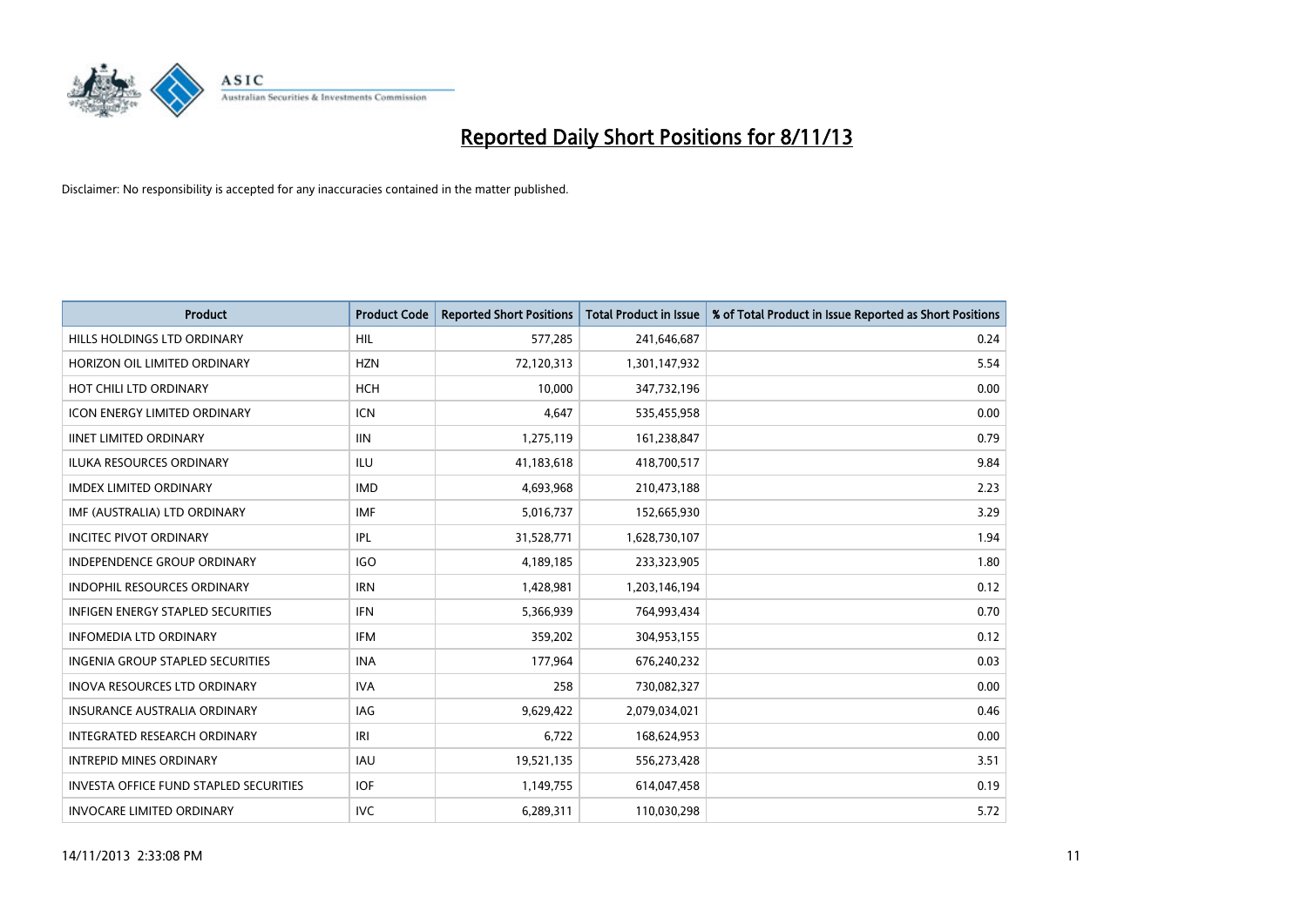

| <b>Product</b>                           | <b>Product Code</b> | <b>Reported Short Positions</b> | <b>Total Product in Issue</b> | % of Total Product in Issue Reported as Short Positions |
|------------------------------------------|---------------------|---------------------------------|-------------------------------|---------------------------------------------------------|
| <b>IOOF HOLDINGS LTD ORDINARY</b>        | IFL                 | 1,812,422                       | 232,118,034                   | 0.78                                                    |
| <b>IPROPERTY GROUP LTD ORDINARY</b>      | <b>IPP</b>          | 27,000                          | 181,398,426                   | 0.01                                                    |
| <b>IRESS LIMITED ORDINARY</b>            | <b>IRE</b>          | 542,548                         | 158,585,126                   | 0.34                                                    |
| IRON ORE HOLDINGS ORDINARY               | <b>IOH</b>          | 26,197                          | 161,174,005                   | 0.02                                                    |
| <b>ISELECT LTD ORDINARY</b>              | <b>ISU</b>          | 1,348,264                       | 260,664,894                   | 0.52                                                    |
| JAMES HARDIE INDUST CHESS DEPOSITARY INT | <b>IHX</b>          | 8,857,258                       | 442,685,722                   | 2.00                                                    |
| <b>JB HI-FI LIMITED ORDINARY</b>         | <b>IBH</b>          | 7,538,943                       | 99,936,016                    | 7.54                                                    |
| <b>JUMBO INTERACTIVE ORDINARY</b>        | <b>JIN</b>          | 19,000                          | 43,752,560                    | 0.04                                                    |
| <b>KAGARA LTD ORDINARY</b>               | KZL                 | 3,386,052                       | 798,953,117                   | 0.42                                                    |
| KAROON GAS AUSTRALIA ORDINARY            | <b>KAR</b>          | 1,291,433                       | 255,841,581                   | 0.50                                                    |
| KATHMANDU HOLD LTD ORDINARY              | <b>KMD</b>          | 23,308                          | 200,215,894                   | 0.01                                                    |
| <b>KBL MINING LIMITED ORDINARY</b>       | <b>KBL</b>          | 1,820                           | 393,535,629                   | 0.00                                                    |
| KINGSGATE CONSOLID. ORDINARY             | <b>KCN</b>          | 20,365,242                      | 152,284,777                   | 13.37                                                   |
| KINGSROSE MINING LTD ORDINARY            | <b>KRM</b>          | 535,912                         | 335,753,851                   | 0.16                                                    |
| LEIGHTON HOLDINGS ORDINARY               | LEI                 | 23,674,030                      | 337,235,188                   | 7.02                                                    |
| LEND LEASE GROUP UNIT/ORD STAPLED        | LLC                 | 7,511,729                       | 576,712,337                   | 1.30                                                    |
| LINC ENERGY LTD ORDINARY                 | <b>LNC</b>          | 6,563,083                       | 518,687,562                   | 1.27                                                    |
| LYCOPODIUM LIMITED ORDINARY              | <b>LYL</b>          | 90                              | 38,955,103                    | 0.00                                                    |
| LYNAS CORPORATION ORDINARY               | <b>LYC</b>          | 179,407,338                     | 1,961,160,594                 | 9.15                                                    |
| M2 TELECOMMUNICATION ORDINARY            | <b>MTU</b>          | 8,403,248                       | 179,384,685                   | 4.68                                                    |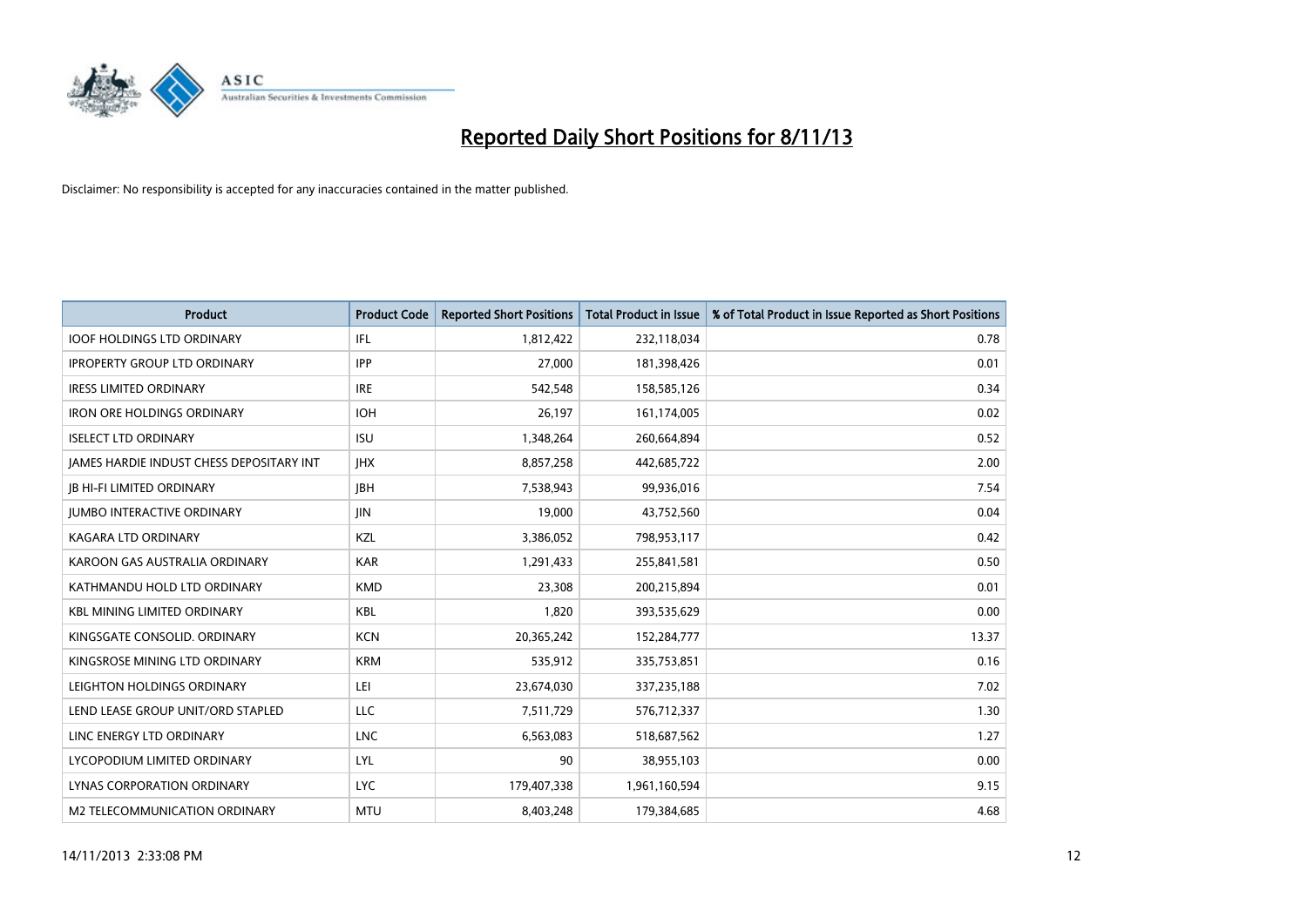

| <b>Product</b>                        | <b>Product Code</b> | <b>Reported Short Positions</b> | <b>Total Product in Issue</b> | % of Total Product in Issue Reported as Short Positions |
|---------------------------------------|---------------------|---------------------------------|-------------------------------|---------------------------------------------------------|
| <b>MACA LIMITED ORDINARY</b>          | <b>MLD</b>          | 19,114                          | 172,500,000                   | 0.01                                                    |
| <b>MACMAHON HOLDINGS ORDINARY</b>     | MAH                 | 3,755,139                       | 1,261,699,966                 | 0.30                                                    |
| MACO ATLAS ROADS GRP ORDINARY STAPLED | <b>MQA</b>          | 13,438,779                      | 487,230,540                   | 2.76                                                    |
| MACQUARIE GROUP LTD ORDINARY          | <b>MQG</b>          | 1,941,379                       | 339,888,036                   | 0.57                                                    |
| MACQUARIE TELECOM GP ORDINARY         | MAQ                 | 4,546                           | 20,967,121                    | 0.02                                                    |
| MAGELLAN FIN GRP LTD ORDINARY         | <b>MFG</b>          | 605,504                         | 155,830,849                   | 0.39                                                    |
| <b>MATRIX C &amp; E LTD ORDINARY</b>  | <b>MCE</b>          | 2,945,458                       | 94,555,428                    | 3.12                                                    |
| <b>MAVERICK DRILLING ORDINARY</b>     | <b>MAD</b>          | 9,012,046                       | 452,726,751                   | 1.99                                                    |
| <b>MAXITRANS INDUSTRIES ORDINARY</b>  | <b>MXI</b>          | 746,599                         | 183,993,392                   | 0.41                                                    |
| MAYNE PHARMA LTD ORDINARY             | <b>MYX</b>          | 474,244                         | 563,459,968                   | 0.08                                                    |
| MCMILLAN SHAKESPEARE ORDINARY         | <b>MMS</b>          | 967,819                         | 74,523,965                    | 1.30                                                    |
| MEDUSA MINING LTD ORDINARY            | <b>MML</b>          | 3,387,452                       | 188,903,911                   | 1.79                                                    |
| MELBOURNE IT LIMITED ORDINARY         | MLB                 | 2,000                           | 82,858,121                    | 0.00                                                    |
| MEO AUSTRALIA LTD ORDINARY            | <b>MEO</b>          | 10,845                          | 627,264,587                   | 0.00                                                    |
| <b>MERMAID MARINE ORDINARY</b>        | <b>MRM</b>          | 669,908                         | 232,652,241                   | 0.29                                                    |
| MESOBLAST LIMITED ORDINARY            | <b>MSB</b>          | 17,669,723                      | 317,350,901                   | 5.57                                                    |
| METALS X LIMITED ORDINARY             | <b>MLX</b>          | 124,190                         | 1,653,036,110                 | 0.01                                                    |
| METCASH LIMITED ORDINARY              | <b>MTS</b>          | 91,989,519                      | 880,704,786                   | 10.44                                                   |
| METMINCO LIMITED ORDINARY             | <b>MNC</b>          | 1,022,923                       | 1,749,543,023                 | 0.06                                                    |
| MICLYN EXP OFFSHR ORDINARY            | <b>MIO</b>          | 104,865                         | 281,754,775                   | 0.04                                                    |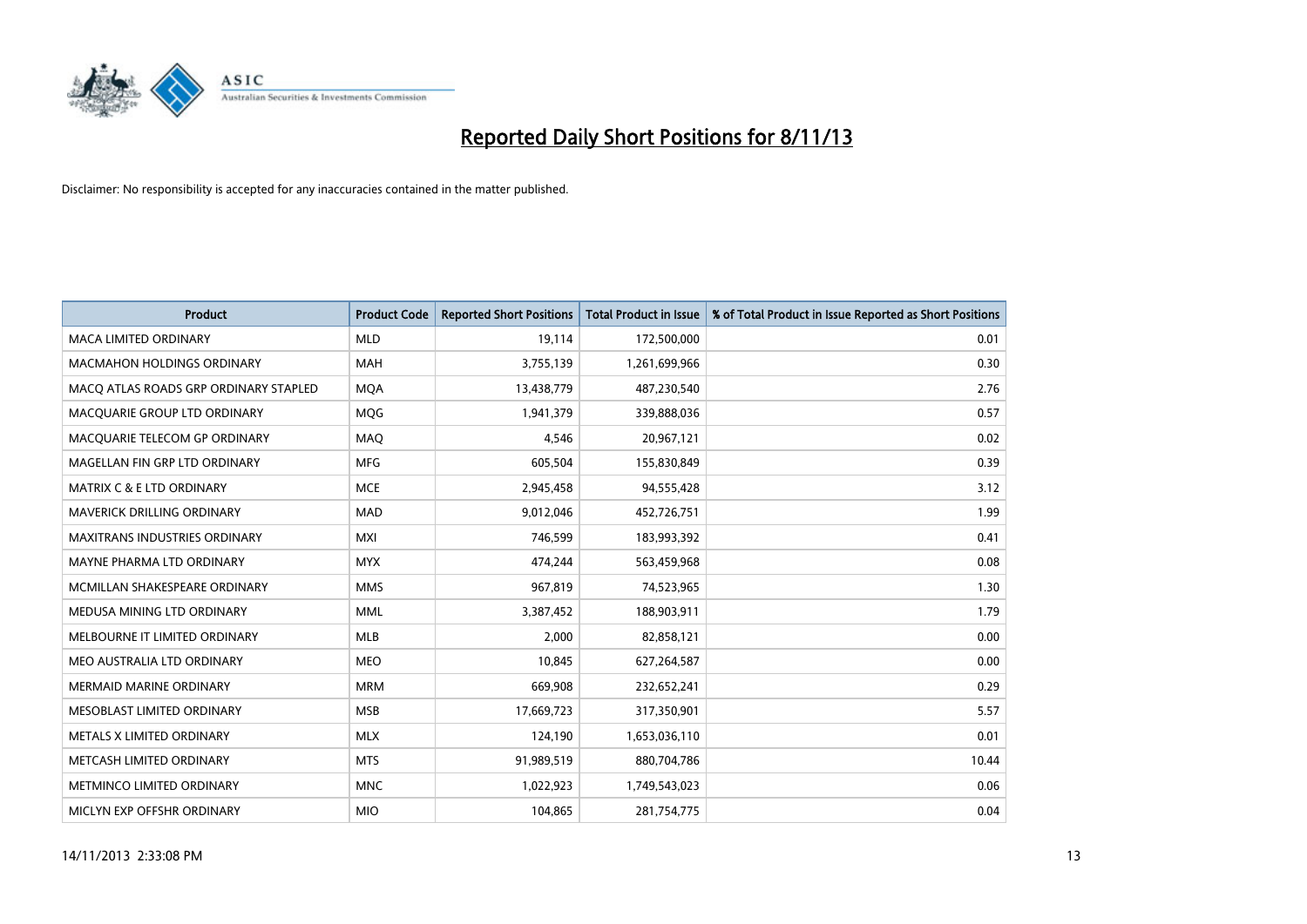

| <b>Product</b>                  | <b>Product Code</b> | <b>Reported Short Positions</b> | <b>Total Product in Issue</b> | % of Total Product in Issue Reported as Short Positions |
|---------------------------------|---------------------|---------------------------------|-------------------------------|---------------------------------------------------------|
| MIGHTY RIVER POWER ORDINARY     | <b>MYT</b>          | 1,950,939                       | 1,400,000,094                 | 0.14                                                    |
| MILTON CORPORATION ORDINARY     | <b>MLT</b>          | 42,572                          | 627,357,755                   | 0.01                                                    |
| MINCOR RESOURCES NL ORDINARY    | <b>MCR</b>          | 2,398,041                       | 188,208,274                   | 1.27                                                    |
| MINERAL DEPOSITS ORDINARY       | <b>MDL</b>          | 2,126,232                       | 83,538,786                    | 2.55                                                    |
| MINERAL RESOURCES, ORDINARY     | <b>MIN</b>          | 3,399,978                       | 186, 112, 198                 | 1.83                                                    |
| MINT WIRELESS ORDINARY          | <b>MNW</b>          | 50,000                          | 403,872,395                   | 0.01                                                    |
| MIRABELA NICKEL LTD ORDINARY    | <b>MBN</b>          | 23,443,124                      | 876,801,147                   | 2.67                                                    |
| MIRVAC GROUP STAPLED SECURITIES | <b>MGR</b>          | 2,289,992                       | 3,664,938,678                 | 0.06                                                    |
| MOBILE EMBRACE LTD ORDINARY     | <b>MBE</b>          | 3,500                           | 318,777,790                   | 0.00                                                    |
| MOLOPO ENERGY LTD ORDINARY      | <b>MPO</b>          | 89,660                          | 246,724,091                   | 0.04                                                    |
| MONADELPHOUS GROUP ORDINARY     | <b>MND</b>          | 12,108,611                      | 92,308,047                    | 13.12                                                   |
| MORTGAGE CHOICE LTD ORDINARY    | <b>MOC</b>          | 174,569                         | 123,780,387                   | 0.14                                                    |
| MOUNT GIBSON IRON ORDINARY      | <b>MGX</b>          | 4,644,527                       | 1,090,584,232                 | 0.43                                                    |
| MULTIPLEX SITES SITES           | <b>MXUPA</b>        | 1,299                           | 4,500,000                     | 0.03                                                    |
| MURCHISON METALS LTD ORDINARY   | <b>MMX</b>          | 216,291                         | 450,497,346                   | 0.05                                                    |
| MYER HOLDINGS LTD ORDINARY      | <b>MYR</b>          | 74,174,581                      | 585,684,551                   | 12.66                                                   |
| MYSTATE LIMITED ORDINARY        | <b>MYS</b>          | 2,369                           | 87,177,445                    | 0.00                                                    |
| NANOSONICS LIMITED ORDINARY     | <b>NAN</b>          | 73,298                          | 262,822,463                   | 0.03                                                    |
| NATIONAL AUST, BANK ORDINARY    | <b>NAB</b>          | 8,817,591                       | 2,348,902,914                 | 0.38                                                    |
| NAVITAS LIMITED ORDINARY        | <b>NVT</b>          | 3,193,249                       | 375,416,910                   | 0.85                                                    |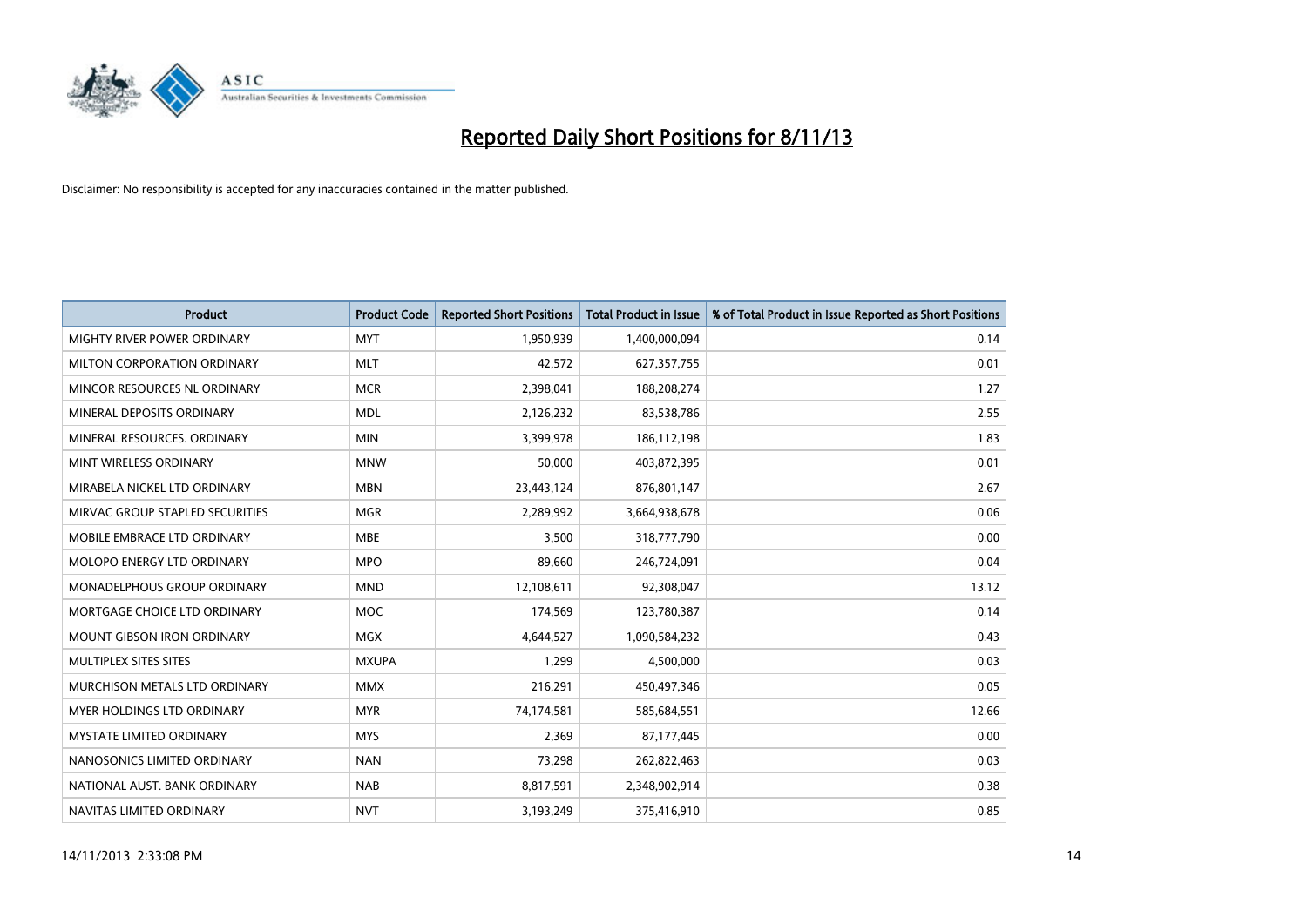

| <b>Product</b>                        | <b>Product Code</b> | <b>Reported Short Positions</b> | <b>Total Product in Issue</b> | % of Total Product in Issue Reported as Short Positions |
|---------------------------------------|---------------------|---------------------------------|-------------------------------|---------------------------------------------------------|
| NEON ENERGY LIMITED ORDINARY          | <b>NEN</b>          | 1,918,344                       | 553,037,848                   | 0.35                                                    |
| NEW HOPE CORPORATION ORDINARY         | <b>NHC</b>          | 1,030,208                       | 830,715,225                   | 0.12                                                    |
| NEW STANDARD ENERGY ORDINARY          | <b>NSE</b>          | 322,032                         | 305,331,847                   | 0.11                                                    |
| NEWCREST MINING ORDINARY              | <b>NCM</b>          | 8,622,294                       | 766,510,971                   | 1.12                                                    |
| NEWS CORP A NON-VOTING CDI            | <b>NWSLV</b>        | 2,335,667                       | 4,200,421                     | 55.61                                                   |
| NEWS CORP B VOTING CDI                | <b>NWS</b>          | 2,303,394                       | 23,771,818                    | 9.69                                                    |
| NEWSAT LIMITED ORDINARY               | <b>NWT</b>          | 47,639                          | 591,240,283                   | 0.01                                                    |
| NEXTDC LIMITED ORDINARY               | <b>NXT</b>          | 7,342,591                       | 192,904,486                   | 3.81                                                    |
| NEXUS ENERGY LIMITED ORDINARY         | <b>NXS</b>          | 1,235,729                       | 1,330,219,459                 | 0.09                                                    |
| NIB HOLDINGS LIMITED ORDINARY         | <b>NHF</b>          | 4,097,582                       | 439,004,182                   | 0.93                                                    |
| NIDO PETROLEUM ORDINARY               | <b>NDO</b>          | 542,402                         | 2,046,650,968                 | 0.03                                                    |
| NOBLE MINERAL RES ORDINARY            | <b>NMG</b>          | 2,365,726                       | 666,397,952                   | 0.36                                                    |
| NORTHERN IRON LTD ORDINARY            | <b>NFE</b>          | 922,658                         | 484,405,314                   | 0.19                                                    |
| NORTHERN STAR ORDINARY                | <b>NST</b>          | 4,310,783                       | 424,279,762                   | 1.02                                                    |
| NRW HOLDINGS LIMITED ORDINARY         | <b>NWH</b>          | 13,532,477                      | 278,888,011                   | 4.85                                                    |
| NUCOAL RESOURCES LTD ORDINARY         | <b>NCR</b>          | 90,001                          | 768,612,354                   | 0.01                                                    |
| NUFARM LIMITED ORDINARY               | <b>NUF</b>          | 13,185,464                      | 263,335,277                   | 5.01                                                    |
| OAKTON LIMITED ORDINARY               | <b>OKN</b>          | 28,859                          | 89,968,985                    | 0.03                                                    |
| OCEANAGOLD CORP. CHESS DEPOSITARY INT | <b>OGC</b>          | 795,582                         | 293,587,920                   | 0.27                                                    |
| OIL SEARCH LTD ORDINARY               | OSH                 | 3,991,153                       | 1,343,361,150                 | 0.30                                                    |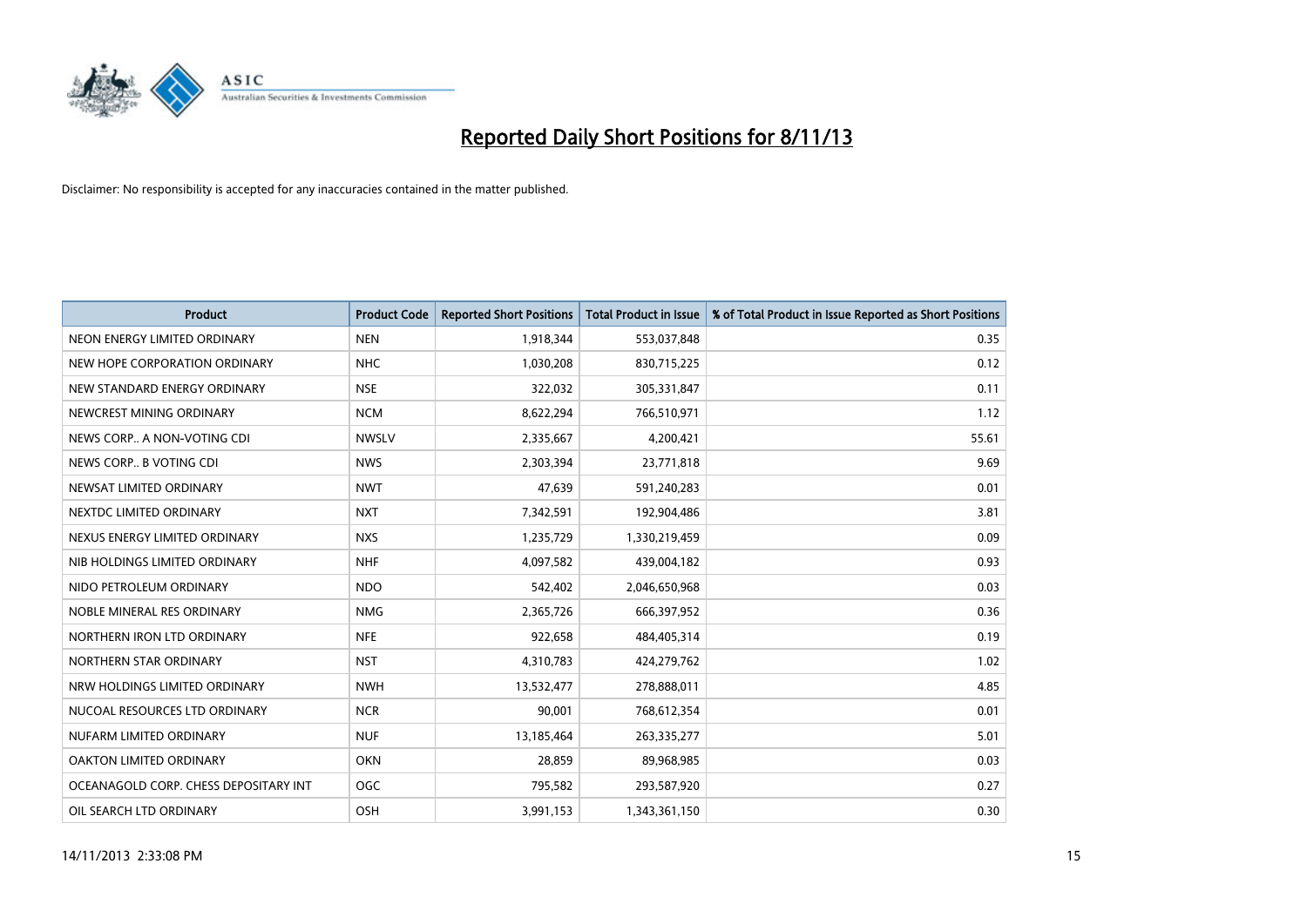

| <b>Product</b>               | <b>Product Code</b> | <b>Reported Short Positions</b> | <b>Total Product in Issue</b> | % of Total Product in Issue Reported as Short Positions |
|------------------------------|---------------------|---------------------------------|-------------------------------|---------------------------------------------------------|
| OM HOLDINGS LIMITED ORDINARY | <b>OMH</b>          | 2,609,376                       | 733,423,337                   | 0.36                                                    |
| ORICA LIMITED ORDINARY       | ORI                 | 11,035,679                      | 368,203,632                   | 3.00                                                    |
| ORIGIN ENERGY ORDINARY       | <b>ORG</b>          | 8,088,678                       | 1,101,226,425                 | 0.73                                                    |
| OROCOBRE LIMITED ORDINARY    | <b>ORE</b>          | 495,754                         | 117,745,140                   | 0.42                                                    |
| OROTONGROUP LIMITED ORDINARY | ORL                 | 405,535                         | 40,880,902                    | 0.99                                                    |
| OZ MINERALS ORDINARY         | OZL                 | 10,673,607                      | 303,470,022                   | 3.52                                                    |
| OZFOREX GROUP LTD ORDINARY   | <b>OFX</b>          | 92,931                          | 240,000,000                   | 0.04                                                    |
| PACIFIC BRANDS ORDINARY      | <b>PBG</b>          | 8,541,543                       | 912,915,695                   | 0.94                                                    |
| PALADIN ENERGY LTD ORDINARY  | <b>PDN</b>          | 92,479,566                      | 963,332,074                   | 9.60                                                    |
| PANAUST LIMITED ORDINARY     | <b>PNA</b>          | 3,063,066                       | 619,765,589                   | 0.49                                                    |
| PANORAMIC RESOURCES ORDINARY | PAN                 | 3,661,504                       | 263,285,132                   | 1.39                                                    |
| PANTERRA GOLD LTD ORDINARY   | PGI                 |                                 | 761,580,455                   | 0.00                                                    |
| PAPERLINX LIMITED ORDINARY   | <b>PPX</b>          | 1,379,097                       | 609,280,761                   | 0.23                                                    |
| PAPILLON RES LTD ORDINARY    | PIR                 | 5,793,258                       | 338,344,210                   | 1.71                                                    |
| PATTIES FOODS LTD ORDINARY   | PFL                 | 51,102                          | 139,065,639                   | 0.04                                                    |
| PEET LIMITED ORDINARY        | <b>PPC</b>          | 380,370                         | 433,389,348                   | 0.09                                                    |
| PERILYA LIMITED ORDINARY     | PEM                 | 1,528                           | 769,316,426                   | 0.00                                                    |
| PERPETUAL LIMITED ORDINARY   | PPT                 | 2,450,021                       | 42,002,824                    | 5.83                                                    |
| PERSEUS MINING LTD ORDINARY  | PRU                 | 9,582,887                       | 457,962,088                   | 2.09                                                    |
| PHARMAXIS LTD ORDINARY       | <b>PXS</b>          | 2,744,616                       | 309,017,869                   | 0.89                                                    |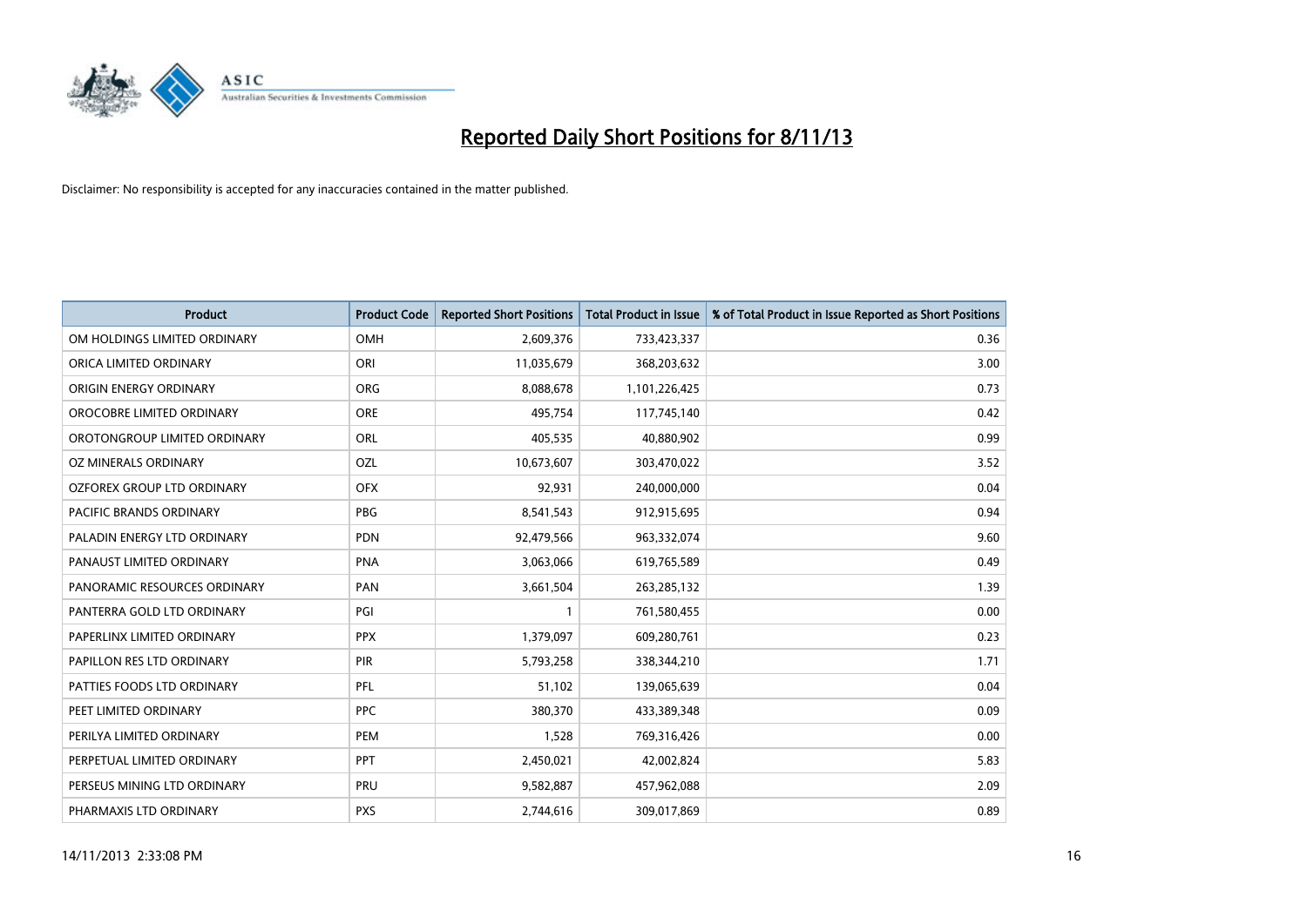

| <b>Product</b>                      | <b>Product Code</b> | <b>Reported Short Positions</b> | <b>Total Product in Issue</b> | % of Total Product in Issue Reported as Short Positions |
|-------------------------------------|---------------------|---------------------------------|-------------------------------|---------------------------------------------------------|
| PLATINUM ASSET ORDINARY             | <b>PTM</b>          | 2,555,883                       | 578,485,695                   | 0.44                                                    |
| PLATINUM AUSTRALIA ORDINARY         | <b>PLA</b>          | 836,127                         | 504,968,043                   | 0.17                                                    |
| PMI GOLD CORP CDI 1:1               | <b>PVM</b>          | 240,217                         | 161,862,160                   | 0.15                                                    |
| PMP LIMITED ORDINARY                | <b>PMP</b>          | 1,621,373                       | 323,781,124                   | 0.50                                                    |
| PRANA BIOTECHNOLOGY ORDINARY        | PBT                 | 294,709                         | 416,026,146                   | 0.07                                                    |
| PREMIER INVESTMENTS ORDINARY        | <b>PMV</b>          | 1,101,558                       | 155,260,478                   | 0.71                                                    |
| PRIMA BIOMED LTD ORDINARY           | <b>PRR</b>          | 44,394                          | 1,228,709,341                 | 0.00                                                    |
| PRIMARY HEALTH CARE ORDINARY        | <b>PRY</b>          | 19,685,728                      | 504,956,647                   | 3.90                                                    |
| PRIME MEDIA GRP LTD ORDINARY        | <b>PRT</b>          | 908,408                         | 366,330,303                   | 0.25                                                    |
| PROGRAMMED ORDINARY                 | <b>PRG</b>          | 253,456                         | 118,229,190                   | 0.21                                                    |
| <b>QANTAS AIRWAYS ORDINARY</b>      | QAN                 | 41,878,503                      | 2,196,330,250                 | 1.91                                                    |
| <b>OBE INSURANCE GROUP ORDINARY</b> | <b>OBE</b>          | 13,950,727                      | 1,226,855,950                 | 1.14                                                    |
| ORXPHARMA LTD ORDINARY              | <b>QRX</b>          | 66,492                          | 144,785,606                   | 0.05                                                    |
| <b>QUBE HOLDINGS LTD ORDINARY</b>   | <b>QUB</b>          | 13,658,245                      | 931,433,499                   | 1.47                                                    |
| RAMELIUS RESOURCES ORDINARY         | <b>RMS</b>          | 169,047                         | 364,440,380                   | 0.05                                                    |
| RAMSAY HEALTH CARE ORDINARY         | <b>RHC</b>          | 2,192,524                       | 202,081,252                   | 1.08                                                    |
| <b>RCR TOMLINSON ORDINARY</b>       | <b>RCR</b>          | 1,713,996                       | 136,696,590                   | 1.25                                                    |
| <b>REA GROUP ORDINARY</b>           | <b>REA</b>          | 1,039,759                       | 131,714,699                   | 0.79                                                    |
| <b>RECKON LIMITED ORDINARY</b>      | <b>RKN</b>          | 84,770                          | 128,103,484                   | 0.07                                                    |
| RED 5 LIMITED ORDINARY              | <b>RED</b>          | 472,979                         | 759,451,008                   | 0.06                                                    |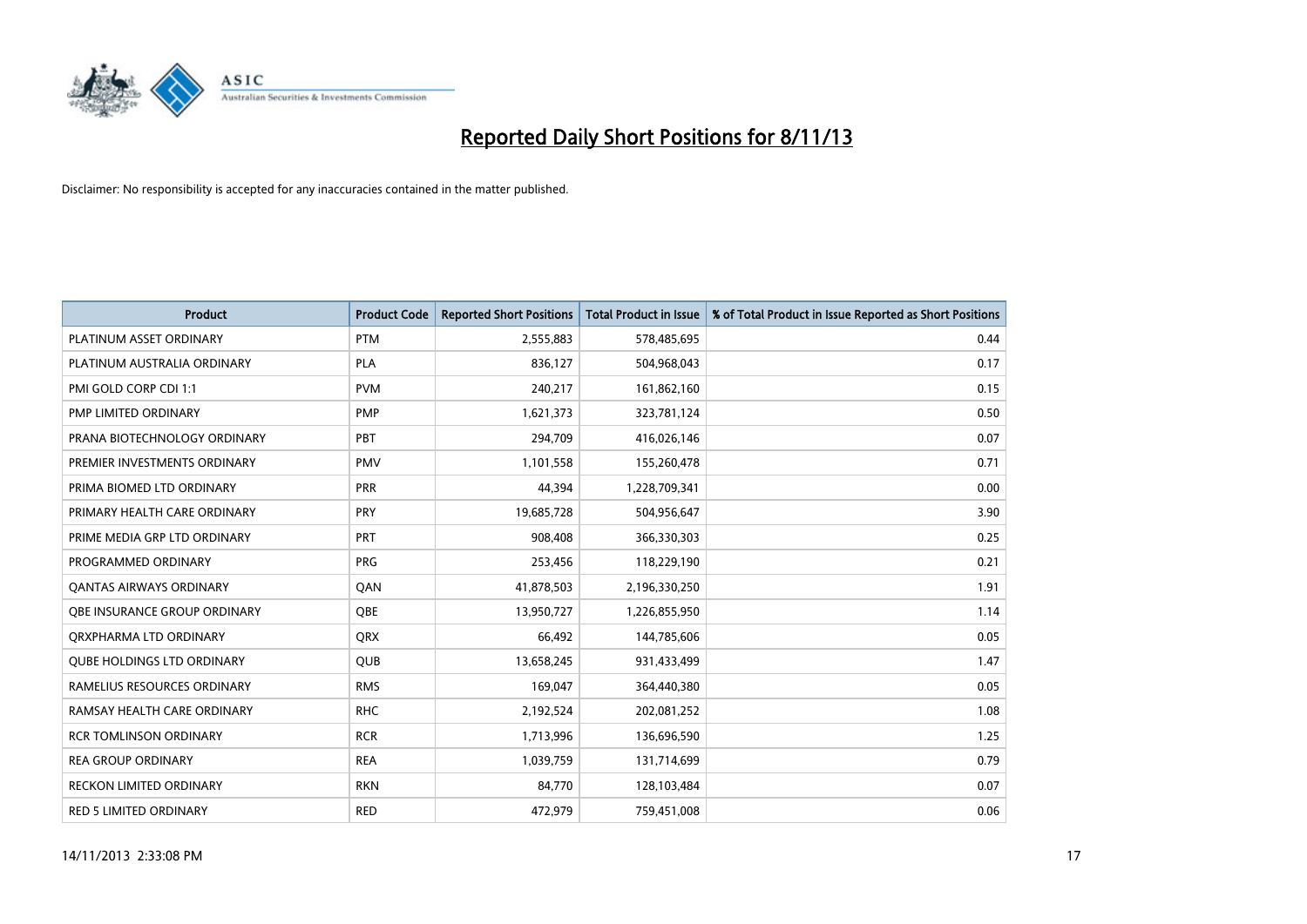

| <b>Product</b>                      | <b>Product Code</b> | <b>Reported Short Positions</b> | <b>Total Product in Issue</b> | % of Total Product in Issue Reported as Short Positions |
|-------------------------------------|---------------------|---------------------------------|-------------------------------|---------------------------------------------------------|
| <b>RED FORK ENERGY ORDINARY</b>     | <b>RFE</b>          | 4,004,507                       | 499,551,719                   | 0.80                                                    |
| REDBANK ENERGY LTD ORDINARY         | AEJ                 | 13                              | 786,287                       | 0.00                                                    |
| REECE AUSTRALIA LTD. ORDINARY       | <b>REH</b>          | 4,404                           | 99,600,000                    | 0.00                                                    |
| REED RESOURCES LTD ORDINARY         | <b>RDR</b>          | 50,000                          | 523,453,895                   | 0.01                                                    |
| <b>REGIS RESOURCES ORDINARY</b>     | <b>RRL</b>          | 7,115,249                       | 479,592,829                   | 1.48                                                    |
| RESMED INC CDI 10:1                 | <b>RMD</b>          | 13,366,817                      | 1,420,542,770                 | 0.94                                                    |
| <b>RESOLUTE MINING ORDINARY</b>     | <b>RSG</b>          | 7,805,795                       | 640,994,224                   | 1.22                                                    |
| RESOURCE EQUIP LTD ORDINARY         | <b>RQL</b>          | 5,000                           | 249,065,471                   | 0.00                                                    |
| <b>RESOURCE GENERATION ORDINARY</b> | <b>RES</b>          | 224,300                         | 569,396,004                   | 0.04                                                    |
| <b>RETAIL FOOD GROUP ORDINARY</b>   | <b>RFG</b>          | 2,917,523                       | 130,381,190                   | 2.24                                                    |
| REX MINERALS LIMITED ORDINARY       | <b>RXM</b>          | 3,137,638                       | 188,907,284                   | 1.66                                                    |
| RHG LIMITED ORDINARY                | <b>RHG</b>          | 1,085                           | 308,483,177                   | 0.00                                                    |
| RIALTO ENERGY ORDINARY              | <b>RIA</b>          | 41                              | 1,155,765,100                 | 0.00                                                    |
| RIDLEY CORPORATION ORDINARY         | <b>RIC</b>          | 124,718                         | 307,817,071                   | 0.04                                                    |
| RIO TINTO LIMITED ORDINARY          | <b>RIO</b>          | 5,579,676                       | 435,758,720                   | 1.28                                                    |
| ROBUST RESOURCES ORDINARY           | <b>ROL</b>          | 4,000                           | 102,830,646                   | 0.00                                                    |
| ROC OIL COMPANY ORDINARY            | <b>ROC</b>          | 1,132,092                       | 683,235,552                   | 0.17                                                    |
| ROYAL WOLF HOLDINGS ORDINARY        | <b>RWH</b>          | 160,097                         | 100,387,052                   | 0.16                                                    |
| <b>RURALCO HOLDINGS ORDINARY</b>    | <b>RHL</b>          | 1,456                           | 55,019,284                    | 0.00                                                    |
| SAI GLOBAL LIMITED ORDINARY         | SAI                 | 6,829,532                       | 210,730,820                   | 3.24                                                    |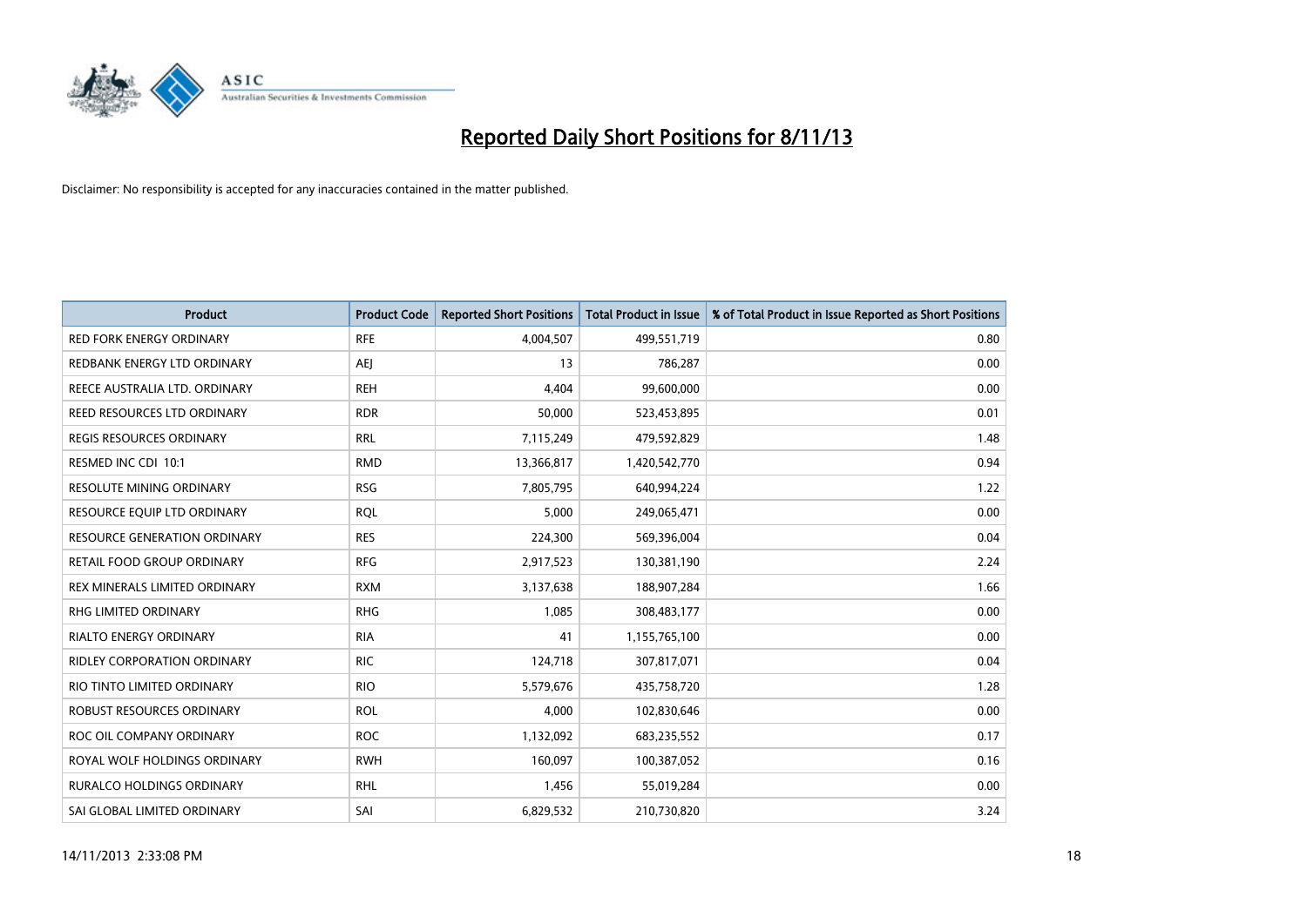

| <b>Product</b>                           | <b>Product Code</b> | <b>Reported Short Positions</b> | <b>Total Product in Issue</b> | % of Total Product in Issue Reported as Short Positions |
|------------------------------------------|---------------------|---------------------------------|-------------------------------|---------------------------------------------------------|
| SALMAT LIMITED ORDINARY                  | <b>SLM</b>          | 998                             | 159,812,799                   | 0.00                                                    |
| SAMSON OIL & GAS LTD ORDINARY            | SSN                 | 1,841,953                       | 2,547,627,193                 | 0.07                                                    |
| SANDFIRE RESOURCES ORDINARY              | <b>SFR</b>          | 1,336,821                       | 155,640,968                   | 0.86                                                    |
| SANTOS LTD ORDINARY                      | <b>STO</b>          | 3,794,999                       | 970,206,855                   | 0.39                                                    |
| SARACEN MINERAL ORDINARY                 | <b>SAR</b>          | 3,276,187                       | 595,263,186                   | 0.55                                                    |
| SCA PROPERTY GROUP STAPLED SECURITIES    | SCP                 | 34,142,379                      | 642,417,140                   | 5.31                                                    |
| SEDGMAN LIMITED ORDINARY                 | <b>SDM</b>          | 344,199                         | 223,224,636                   | 0.15                                                    |
| SEEK LIMITED ORDINARY                    | <b>SEK</b>          | 13,492,655                      | 339,132,780                   | 3.98                                                    |
| SELECT HARVESTS ORDINARY                 | SHV                 | 49,620                          | 57,815,720                    | 0.09                                                    |
| SENEX ENERGY LIMITED ORDINARY            | SXY                 | 5,227,693                       | 1,144,008,917                 | 0.46                                                    |
| SERVICE STREAM ORDINARY                  | SSM                 | 100                             | 283,418,867                   | 0.00                                                    |
| SEVEN GROUP HOLDINGS ORDINARY            | <b>SVW</b>          | 4,933,086                       | 308,160,281                   | 1.60                                                    |
| SEVEN WEST MEDIA LTD ORDINARY            | SWM                 | 7,284,982                       | 999,160,872                   | 0.73                                                    |
| SIGMA PHARMACEUTICAL ORDINARY            | <b>SIP</b>          | 2,924,248                       | 1,125,275,419                 | 0.26                                                    |
| SILEX SYSTEMS ORDINARY                   | <b>SLX</b>          | 2,585,828                       | 170,252,909                   | 1.52                                                    |
| SILVER CHEF LIMITED ORDINARY             | SIV                 | 1,391                           | 29,333,629                    | 0.00                                                    |
| SILVER LAKE RESOURCE ORDINARY            | <b>SLR</b>          | 15,394,138                      | 437,594,758                   | 3.52                                                    |
| SIMS METAL MGMT LTD ORDINARY             | SGM                 | 13,101,542                      | 204,343,252                   | 6.41                                                    |
| SINGAPORE TELECOMM. CHESS DEPOSITARY INT | SGT                 | 3,189,852                       | 155,334,918                   | 2.05                                                    |
| SINO GAS ENERGY ORDINARY                 | <b>SEH</b>          | 9,262                           | 1,259,551,088                 | 0.00                                                    |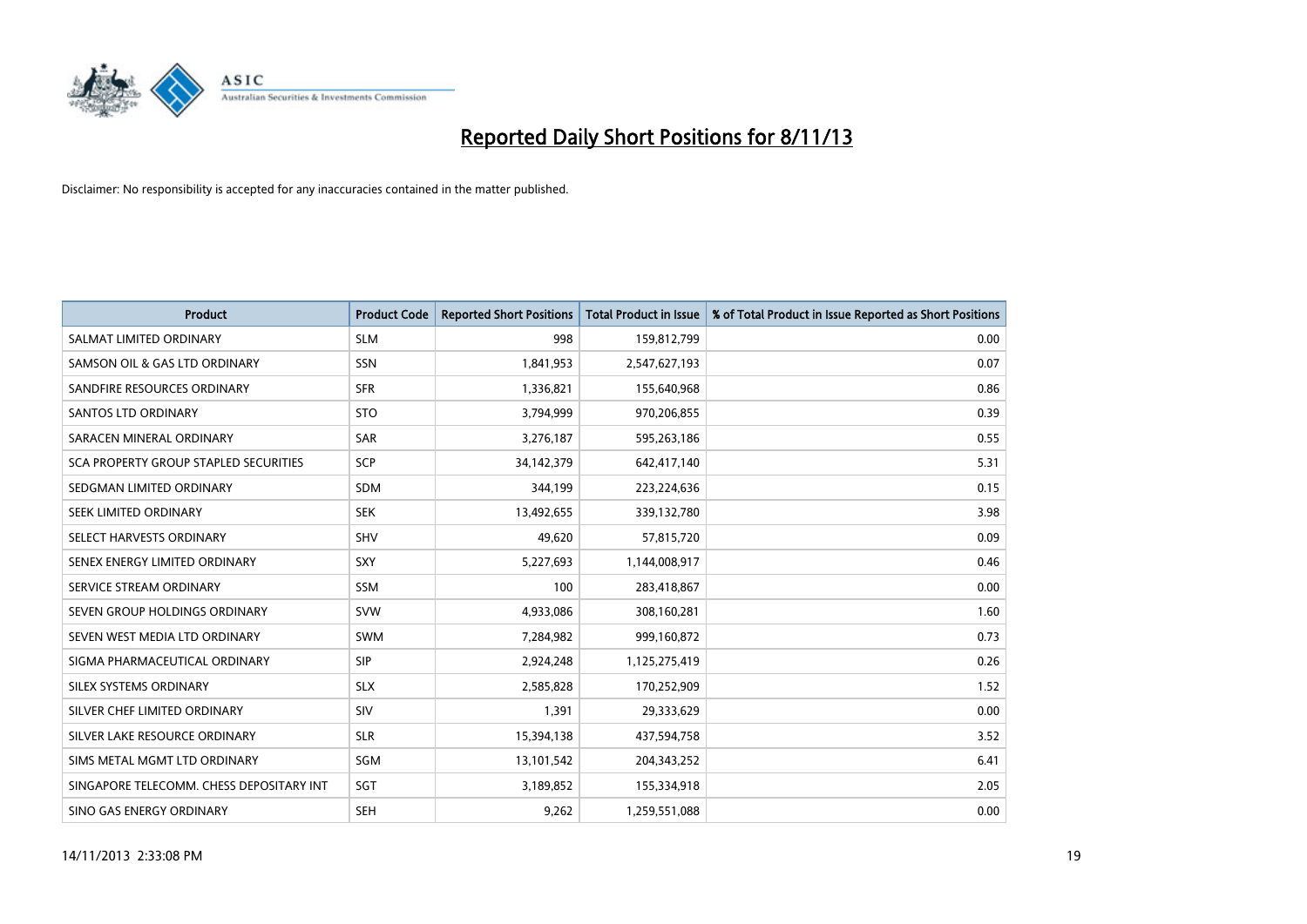

| <b>Product</b>                           | <b>Product Code</b> | <b>Reported Short Positions</b> | <b>Total Product in Issue</b> | % of Total Product in Issue Reported as Short Positions |
|------------------------------------------|---------------------|---------------------------------|-------------------------------|---------------------------------------------------------|
| SIRIUS RESOURCES NL ORDINARY             | <b>SIR</b>          | 6,135,272                       | 227,770,167                   | 2.69                                                    |
| SIRTEX MEDICAL ORDINARY                  | <b>SRX</b>          | 484,717                         | 56,108,439                    | 0.86                                                    |
| SKILLED GROUP LTD ORDINARY               | <b>SKE</b>          | 5,634,395                       | 233,871,364                   | 2.41                                                    |
| <b>SKY NETWORK ORDINARY</b>              | <b>SKT</b>          | 25,990                          | 389,139,785                   | 0.01                                                    |
| SKYCITY ENT GRP LTD ORDINARY             | <b>SKC</b>          | 1,309,537                       | 580,016,676                   | 0.23                                                    |
| <b>SLATER &amp; GORDON ORDINARY</b>      | <b>SGH</b>          | 68,542                          | 201,758,096                   | 0.03                                                    |
| SMS MANAGEMENT, ORDINARY                 | <b>SMX</b>          | 3,418,868                       | 70,099,763                    | 4.88                                                    |
| SONIC HEALTHCARE ORDINARY                | <b>SHL</b>          | 4,813,542                       | 400,420,556                   | 1.20                                                    |
| SOUL PATTINSON (W.H) ORDINARY            | SOL                 | 98,655                          | 239,395,320                   | 0.04                                                    |
| SOUTH BOULDER MINES ORDINARY             | <b>STB</b>          | 1                               | 127,952,826                   | 0.00                                                    |
| SP AUSNET STAPLED SECURITIES             | SPN                 | 37,500,162                      | 3,376,325,523                 | 1.11                                                    |
| SPARK INFRASTRUCTURE STAPLED NOTE & UNIT | SKI                 | 48,012,295                      | 1,326,734,264                 | 3.62                                                    |
| SPDR 200 FUND ETF UNITS                  | <b>STW</b>          | 94,267                          | 44,278,688                    | 0.21                                                    |
| SPDR 200 RESOURCES ETF UNITS             | <b>OZR</b>          | 67,192                          | 1,501,132                     | 4.48                                                    |
| SPDR SMALL ORDS ETF UNITS                | SSO                 | 199,218                         | 800,855                       | 24.88                                                   |
| SPECIALTY FASHION ORDINARY               | SFH                 | 83,706                          | 192,236,121                   | 0.04                                                    |
| ST BARBARA LIMITED ORDINARY              | SBM                 | 8,079,965                       | 488,074,077                   | 1.66                                                    |
| STARPHARMA HOLDINGS ORDINARY             | <b>SPL</b>          | 15,030,957                      | 284,164,948                   | 5.29                                                    |
| STEADFAST GROUP LTD ORDINARY             | <b>SDF</b>          | 167,391                         | 500,873,408                   | 0.03                                                    |
| STHN CROSS MEDIA ORDINARY                | SXL                 | 9,310,084                       | 705,099,800                   | 1.32                                                    |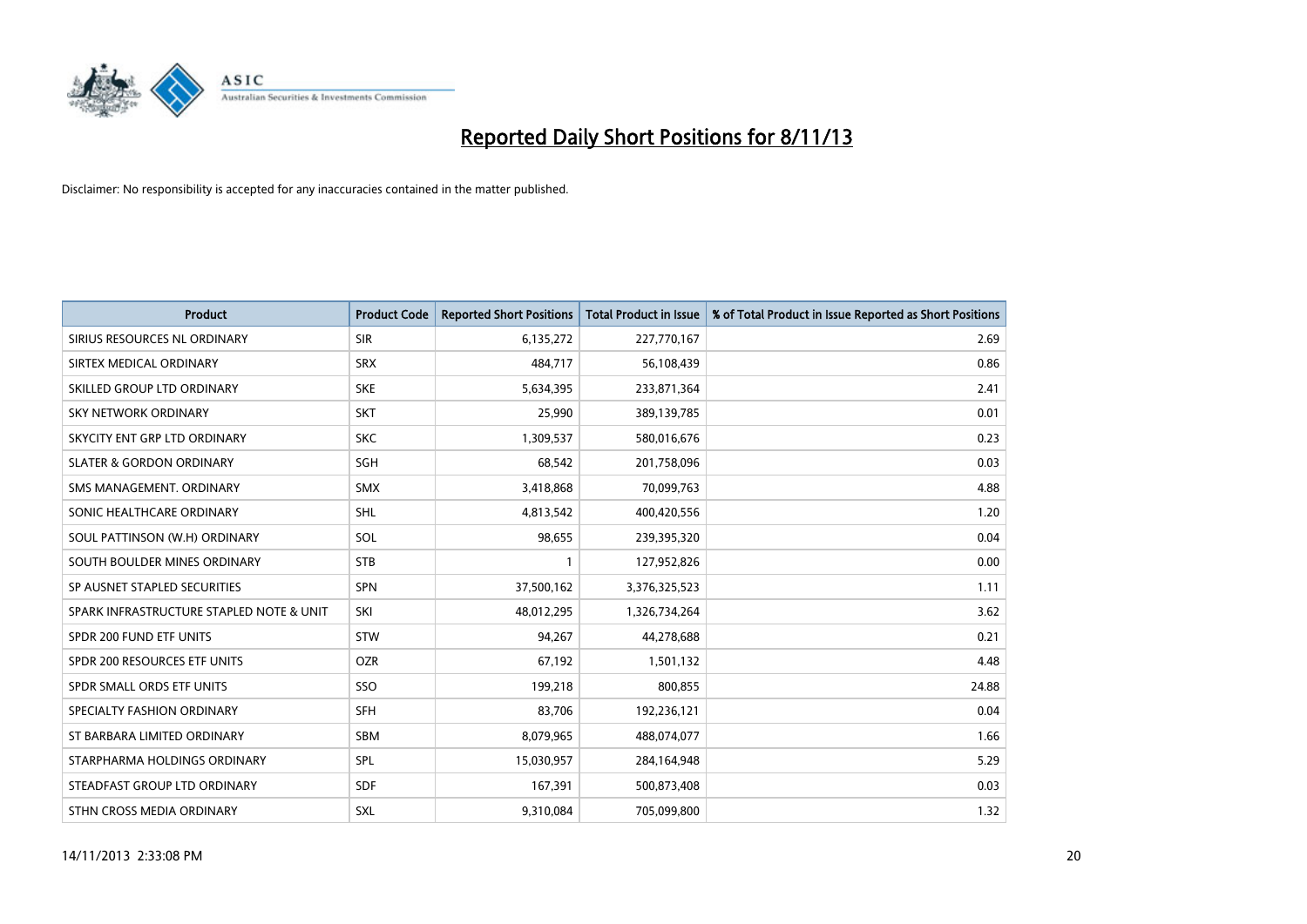

| <b>Product</b>                       | <b>Product Code</b> | <b>Reported Short Positions</b> | <b>Total Product in Issue</b> | % of Total Product in Issue Reported as Short Positions |
|--------------------------------------|---------------------|---------------------------------|-------------------------------|---------------------------------------------------------|
| STOCKLAND UNITS/ORD STAPLED          | SGP                 | 13,508,258                      | 2,305,750,747                 | 0.59                                                    |
| STRAITS RES LTD. ORDINARY            | SRQ                 | 31,522                          | 1,164,150,159                 | 0.00                                                    |
| STRIKE ENERGY LTD ORDINARY           | <b>STX</b>          | 5,000                           | 706,519,664                   | 0.00                                                    |
| STW COMMUNICATIONS ORDINARY          | SGN                 | 1,423,275                       | 403,828,512                   | 0.35                                                    |
| SUNCORP GROUP LTD ORDINARY           | <b>SUN</b>          | 3,390,316                       | 1,286,600,980                 | 0.26                                                    |
| SUNDANCE ENERGY ORDINARY             | <b>SEA</b>          | 671,387                         | 462,611,982                   | 0.15                                                    |
| SUNDANCE RESOURCES ORDINARY          | <b>SDL</b>          | 52,310,759                      | 3,073,110,985                 | 1.70                                                    |
| SUNLAND GROUP LTD ORDINARY           | <b>SDG</b>          | 37,690                          | 181,710,087                   | 0.02                                                    |
| SUPER RET REP LTD ORDINARY           | <b>SUL</b>          | 1,222,564                       | 196,731,620                   | 0.62                                                    |
| SYD AIRPORT STAPLED US PROHIBIT.     | SYD                 | 21,553,652                      | 2,194,322,759                 | 0.98                                                    |
| SYRAH RESOURCES ORDINARY             | <b>SYR</b>          | 2,675,467                       | 148,380,123                   | 1.80                                                    |
| <b>TABCORP HOLDINGS LTD ORDINARY</b> | TAH                 | 20,659,496                      | 754,274,706                   | 2.74                                                    |
| TANAMI GOLD NL ORDINARY              | <b>TAM</b>          | 178,918                         | 587,548,523                   | 0.03                                                    |
| TAP OIL LIMITED ORDINARY             | <b>TAP</b>          | 229,357                         | 241,608,606                   | 0.09                                                    |
| TASSAL GROUP LIMITED ORDINARY        | <b>TGR</b>          | 61,547                          | 146,507,029                   | 0.04                                                    |
| <b>TATTS GROUP LTD ORDINARY</b>      | <b>TTS</b>          | 11,639,140                      | 1,416,867,821                 | 0.82                                                    |
| TELECOM CORPORATION ORDINARY         | <b>TEL</b>          | 4,113,628                       | 1,822,303,137                 | 0.23                                                    |
| TELSTRA CORPORATION. ORDINARY        | <b>TLS</b>          | 9,538,147                       | 12,443,074,357                | 0.08                                                    |
| TEN NETWORK HOLDINGS ORDINARY        | <b>TEN</b>          | 132,885,198                     | 2,586,970,845                 | 5.14                                                    |
| TERANGA GOLD CORP CDI 1:1            | <b>TGZ</b>          | 888,220                         | 171,381,816                   | 0.52                                                    |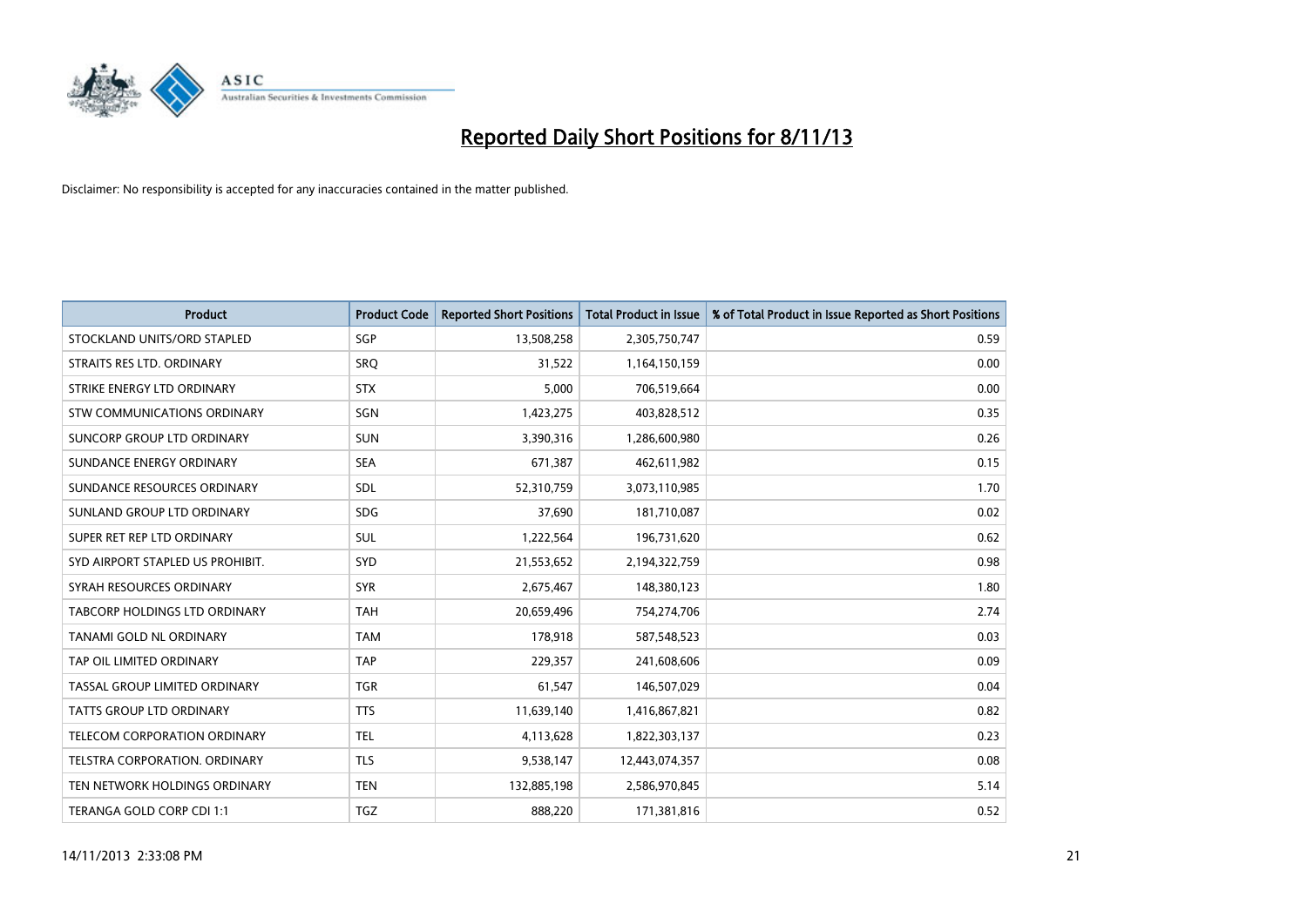

| <b>Product</b>                        | <b>Product Code</b> | <b>Reported Short Positions</b> | <b>Total Product in Issue</b> | % of Total Product in Issue Reported as Short Positions |
|---------------------------------------|---------------------|---------------------------------|-------------------------------|---------------------------------------------------------|
| TFS CORPORATION LTD ORDINARY          | <b>TFC</b>          | 166,177                         | 279,621,829                   | 0.06                                                    |
| THE REJECT SHOP ORDINARY              | <b>TRS</b>          | 2,180,155                       | 28,826,248                    | 7.56                                                    |
| THORN GROUP LIMITED ORDINARY          | <b>TGA</b>          | 49,516                          | 148,897,155                   | 0.03                                                    |
| TIGER RESOURCES ORDINARY              | <b>TGS</b>          | 4,130,023                       | 674,770,269                   | 0.61                                                    |
| TIGERS REALM COAL ORDINARY            | <b>TIG</b>          | 61,200                          | 524,223,017                   | 0.01                                                    |
| TITAN ENERGY SERVICE ORDINARY         | <b>TTN</b>          | 79,329                          | 48,516,175                    | 0.16                                                    |
| TOLL HOLDINGS LTD ORDINARY            | <b>TOL</b>          | 26,191,694                      | 717,133,875                   | 3.65                                                    |
| TORO ENERGY LIMITED ORDINARY          | <b>TOE</b>          | 139,845                         | 1,041,936,676                 | 0.01                                                    |
| TOX FREE SOLUTIONS ORDINARY           | <b>TOX</b>          | 1,304,886                       | 133,222,359                   | 0.98                                                    |
| TPG TELECOM LIMITED ORDINARY          | <b>TPM</b>          | 2,622,800                       | 793,808,141                   | 0.33                                                    |
| TRADE ME GROUP ORDINARY               | <b>TME</b>          | 608,465                         | 396,261,129                   | 0.15                                                    |
| TRANSFIELD SERVICES ORDINARY          | <b>TSE</b>          | 42,876,955                      | 512,457,716                   | 8.37                                                    |
| TRANSPACIFIC INDUST, ORDINARY         | <b>TPI</b>          | 21,199,432                      | 1,578,563,490                 | 1.34                                                    |
| TRANSURBAN GROUP TRIPLE STAPLED SEC.  | <b>TCL</b>          | 2,590,249                       | 1,485,500,376                 | 0.17                                                    |
| <b>TREASURY GROUP ORDINARY</b>        | <b>TRG</b>          | 25,914                          | 23,070,755                    | 0.11                                                    |
| TREASURY WINE ESTATE ORDINARY         | <b>TWE</b>          | 27,749,492                      | 647,227,144                   | 4.29                                                    |
| TROY RESOURCES LTD ORDINARY           | <b>TRY</b>          | 353,289                         | 167,730,292                   | 0.21                                                    |
| TWENTY-FIRST FOX INC A NON-VOTING CDI | <b>FOXLV</b>        | 1,108,985                       | 15,860,144                    | 6.99                                                    |
| TWENTY-FIRST FOX INC B VOTING CDI     | <b>FOX</b>          | 1,056,572                       | 209,205,592                   | 0.51                                                    |
| <b>UGL LIMITED ORDINARY</b>           | UGL                 | 20,045,886                      | 166,511,240                   | 12.04                                                   |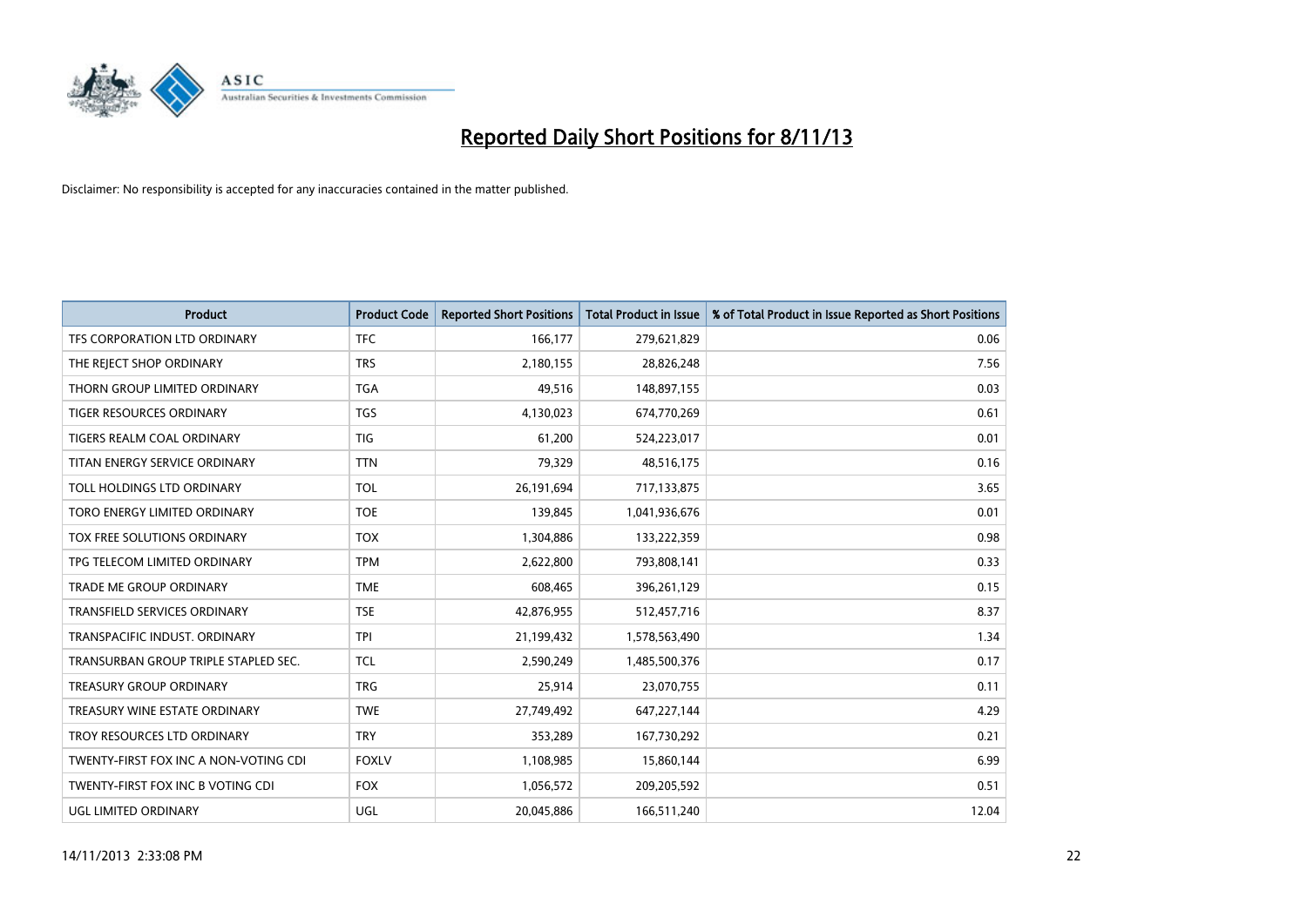

| <b>Product</b>                         | <b>Product Code</b> | <b>Reported Short Positions</b> | <b>Total Product in Issue</b> | % of Total Product in Issue Reported as Short Positions |
|----------------------------------------|---------------------|---------------------------------|-------------------------------|---------------------------------------------------------|
| UNILIFE CORPORATION CDI 6:1            | <b>UNS</b>          | 160,189                         | 284,039,004                   | 0.06                                                    |
| UXC LIMITED ORDINARY                   | <b>UXC</b>          | 567,438                         | 315,397,202                   | 0.18                                                    |
| <b>VENTURE MINERALS ORDINARY</b>       | <b>VMS</b>          | 193,000                         | 287,320,170                   | 0.07                                                    |
| <b>VILLAGE ROADSHOW LTD ORDINARY</b>   | <b>VRL</b>          | 380,967                         | 159,486,203                   | 0.24                                                    |
| <b>VIRGIN AUS HLDG LTD ORDINARY</b>    | <b>VAH</b>          | 131,494,282                     | 2,589,840,317                 | 5.08                                                    |
| <b>VIRTUS HEALTH LTD ORDINARY</b>      | <b>VRT</b>          | 3,429                           | 79,536,601                    | 0.00                                                    |
| <b>VISION EYE INSTITUTE ORDINARY</b>   | <b>VEI</b>          | 159,571                         | 160,657,741                   | 0.10                                                    |
| <b>WATPAC LIMITED ORDINARY</b>         | <b>WTP</b>          | 10,197                          | 184,332,526                   | 0.01                                                    |
| WEBJET LIMITED ORDINARY                | <b>WEB</b>          | 2,838,289                       | 79,397,959                    | 3.57                                                    |
| <b>WESFARMERS LIMITED ORDINARY</b>     | <b>WES</b>          | 28,638,129                      | 1,006,690,979                 | 2.84                                                    |
| WESFARMERS LIMITED PARTIALLY PROTECTED | <b>WESN</b>         | 148,698                         | 150,502,619                   | 0.10                                                    |
| <b>WESTERN AREAS LTD ORDINARY</b>      | <b>WSA</b>          | 20,012,903                      | 196,862,806                   | 10.17                                                   |
| WESTERN DESERT RES. ORDINARY           | <b>WDR</b>          | 3,933,421                       | 410,176,629                   | 0.96                                                    |
| WESTFIELD GROUP ORD/UNIT STAPLED SEC   | <b>WDC</b>          | 5,808,655                       | 2,113,501,814                 | 0.27                                                    |
| WESTFIELD RETAIL TST UNIT STAPLED      | <b>WRT</b>          | 14,624,540                      | 2,995,945,800                 | 0.49                                                    |
| WESTPAC BANKING CORP ORDINARY          | <b>WBC</b>          | 26,601,117                      | 3,109,048,309                 | 0.86                                                    |
| WHITE ENERGY COMPANY ORDINARY          | <b>WEC</b>          | 10,463                          | 322,974,494                   | 0.00                                                    |
| WHITEHAVEN COAL ORDINARY               | <b>WHC</b>          | 88,707,421                      | 1,025,692,710                 | 8.65                                                    |
| WIDE BAY AUST LTD ORDINARY             | <b>WBB</b>          | 28,506                          | 36,238,600                    | 0.08                                                    |
| WINDIMURRA VANADIUM ORDINARY           | <b>WVL</b>          | 20,461                          | 19,284,366                    | 0.11                                                    |